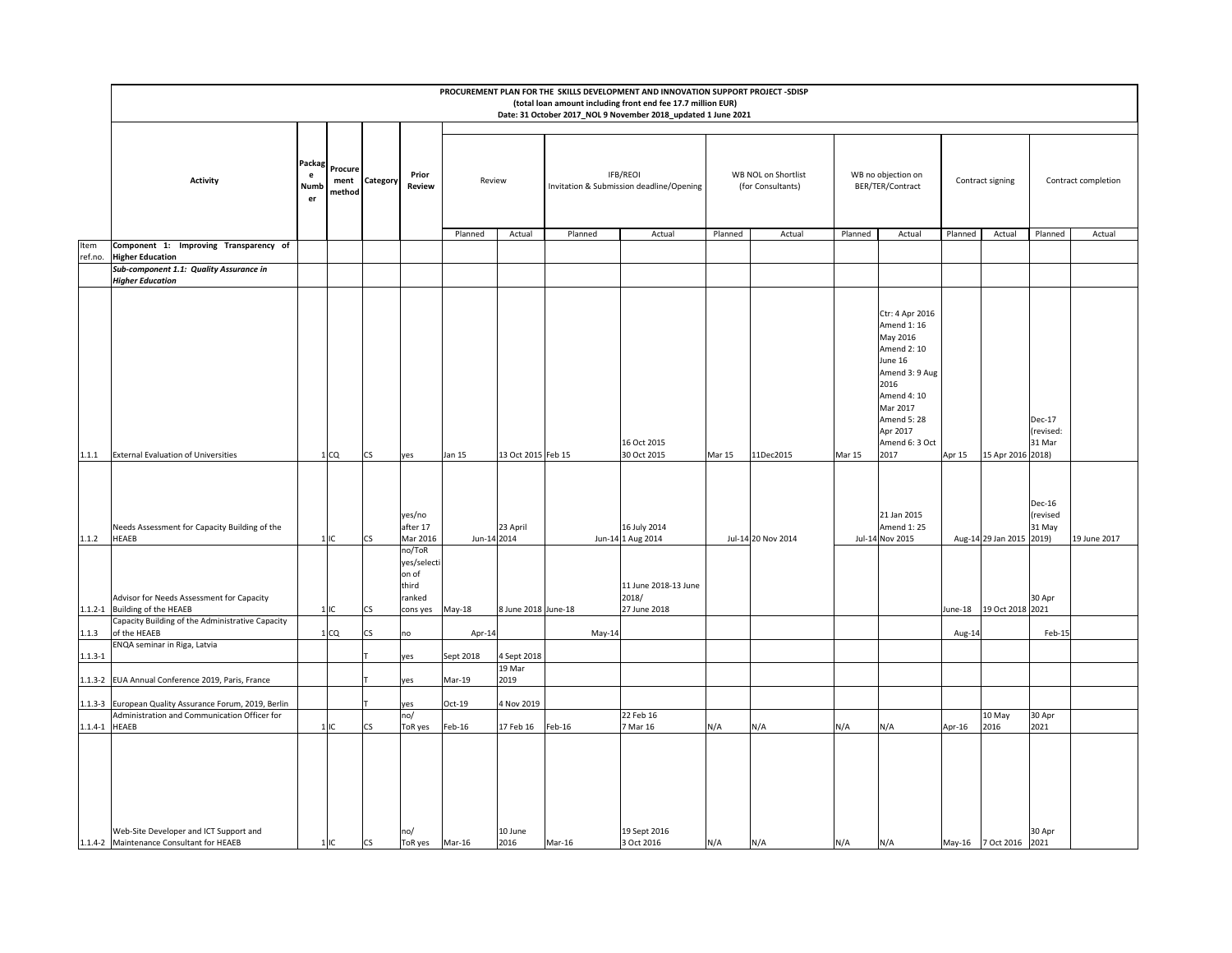| 1.1.4-3 HEAEB | Quality Assurance and Evaluation Officer for                                                                                                                                              | $1$ IC     | CS   | no/<br>ToR yes | May-16   | 30 May<br>2016       | $May-16$    | 19 Sept 2016<br>3 Oct 2016                                            | N/A    | N/A | N/A    | N/A         | lune-16 | 7 Oct 2016         | 31 May<br>2019               | 21 Mar 2018  |
|---------------|-------------------------------------------------------------------------------------------------------------------------------------------------------------------------------------------|------------|------|----------------|----------|----------------------|-------------|-----------------------------------------------------------------------|--------|-----|--------|-------------|---------|--------------------|------------------------------|--------------|
|               | .1.4-4 Policy and Project Coordinator for HEAEB                                                                                                                                           | 1IC        | CQ   | no/ToR<br>ves  | Mar-18   | 17 Apr 2018 Apr-18   |             |                                                                       |        |     |        |             | Apr-18  |                    | 31 May<br>2019               |              |
|               | Administrative Officer for Quality Assurance for<br>the needs of the Agency for Quality Assurance of<br>1.1.4-5 Higher Education                                                          | IC         | CQ   | no/ToR<br>ves  | Aug-19   | 20 Aug<br>2019       |             | 29 Aug 2019/<br>11 Sept 2019                                          |        |     |        |             | Sept-19 | 17 Sept<br>2019    | 30 Apr<br>2021               |              |
| 1.1.5         | External Evaluation of the Board for HEAEB for<br>Memebership in EQAR and ENQA                                                                                                            | OC/SSS     |      | yes            | $Jan-15$ |                      | Feb-15      |                                                                       | Mar-15 |     | Mar-15 |             | Apr-15  |                    | Dec-15                       |              |
| 1.1.6         | EQAR and ENQA Memebership Fee for the Board<br>for HEAEB                                                                                                                                  | 3 OC       |      | yes            |          |                      |             |                                                                       |        |     |        |             |         |                    | 2016-2018                    |              |
|               | Development and Implementation of Data Base<br>for Monitoring the Operation and Outputs of the<br>Tertiary Education and for Administering the<br>Common Admission System (Procurement of |            |      |                |          | 19 Apr               |             | 6 Dec 2019/8 Jan                                                      |        |     |        |             |         |                    |                              |              |
| 1.1.7         | HEMIS)                                                                                                                                                                                    |            |      |                |          | 2018/revise          | TBD         | 2020                                                                  |        |     |        | 24 Feb 2020 | TBD     |                    | TBD                          |              |
| 1.1.8         | Computer Hardware for Data Base Application                                                                                                                                               | <b>NCB</b> | G/IT | yes            | Mar-18   | d 21 Nov<br>2019     | $Jul-15$    |                                                                       |        |     |        |             | Aug-15  |                    | Oct-15                       |              |
| 1.1.9         | Design and Establishment of EMIS for Higher<br>Education                                                                                                                                  | $1\,$ IC   | CS   | no/ToR<br>ves  | Mar-16   | 21 Mar<br>2016       | Apr-16      | 1 Apr 2016<br>15 Apr 2016                                             |        |     |        |             |         | May-16 4 July 2016 | 31 May<br>2019               |              |
|               | Expert for Provision of TA in the area of Quality<br>1.1.10 Assurance and Assessment of Higher Education                                                                                  | 1IC        | CS.  | no/ToR<br>yes  | July-17  | 4 Sept 2017 Aug-17   |             | 6/7 Oct 2017                                                          | N/A    | N/A | N/A    | N/A         | Sept-17 | 14 Nov<br>2017     | 31 May<br>2019               |              |
|               | Expert for Provision of TA in the area of                                                                                                                                                 |            |      | no/ToR         |          |                      |             |                                                                       |        |     |        |             |         | 14 Nov             | 31 May                       |              |
| 1.1.11        | Institutional Internal Quality Assurance System<br>Expert for Provision of TA in the area of                                                                                              | 1IC        | ĊŚ   | yes            | July-17  | 4 Sept 2017 Aug-17   |             | 6/7 Oct 2017                                                          | N/A    | N/A | N/A    | N/A         | Sept-17 | 2017               | 2019                         |              |
| 1.1.12        | Governance, Autonomy and Accountability of the<br>Macedonian Universities                                                                                                                 | 1IC        | CS.  | no/ToR<br>ves  | July-17  | 4 Sept 2017 Aug-17   |             | 6/7 Oct 2017                                                          | N/A    | N/A | N/A    | N/A         | Sept-17 | 14 Nov<br>2017     | 31 May<br>2019               |              |
|               | Consultant for Design and Establishment of EMIS<br>1.1.13 for the accredited Higher Education Institutions                                                                                | 11C        | CS.  | no/ToR<br>yes  | Mar-18   | 30 Mar<br>2018       | Mar-18      | 11 June 2018/<br>25 June 2018                                         | N/A    |     | N/A    |             | May-18  | 10 Aug 2018 2020   | 30 June                      |              |
|               |                                                                                                                                                                                           |            |      |                |          |                      |             |                                                                       |        |     |        |             |         |                    |                              |              |
|               | Expert for Provision of TA to the MOES in the<br>1.1.14 area of science, research and development                                                                                         | 1IC        | CS   | no/ToR<br>ves  | July-19  | 17 July 2019 July-19 |             | 23/24 July 2019<br>7 Aug 2019                                         |        |     |        |             | Aug-19  | 23 Sept<br>2019    | June-20                      | 30 June 2020 |
|               | Expert for Provision of TA to the National Council<br>1.1.15 for Higher Education and Science & Research                                                                                  | 1IC        | CS.  | no/ToR<br>yes  | July-19  | 17 July 2019 July-19 |             | 23/24 July 2019<br>7 Aug 2019                                         |        |     |        |             | Aug-19  | 23 Sept<br>2019    | June-20<br>amended<br>Apr-21 |              |
|               | Expert for Provision of TA to the MOES in the<br>1.1.16 area of higher education                                                                                                          | 1IC        | CS.  | no/ToR<br>yes  | July-19  | 17 July 2019 July-19 |             | 23/24 July 2019<br>7 Aug 2019                                         |        |     |        |             | Aug-19  | 23 Sept<br>2019    | June-20                      | 30 June 2020 |
|               | Expert for Provision of TA in the area of                                                                                                                                                 |            |      | no/ToR         |          | 31 May               |             | 1 July 20/ invitations<br>21 July 2020-16 July<br>2020/ revised 5 Aug |        |     |        |             |         |                    |                              |              |
| 1.1.17        | institutional internal QA system                                                                                                                                                          |            | CS.  | yes            | May-20   | 2020                 | 1 July 2020 | 2020                                                                  |        |     |        |             | Aug -20 |                    | March-21                     |              |
| 1.1.18        | Administrative officer for legal affairs for the<br>AQHE                                                                                                                                  | 1IC        | CS.  | no/ToR<br>ves  | May-20   | 31 May<br>2020       |             |                                                                       |        |     |        |             |         |                    |                              |              |
|               |                                                                                                                                                                                           |            |      | no/ToR         |          | 31 May               |             |                                                                       |        |     |        |             |         |                    |                              |              |
| 1.1.19        | Finance Officer for the AQHE<br>total sub-component 1.1                                                                                                                                   | 1IC        | CS   | yes            | May-20   | 2020                 |             |                                                                       |        |     |        |             |         |                    |                              |              |
|               | Sub-component 1.2: Higher Education Financing<br><b>Reforms</b>                                                                                                                           |            |      |                |          |                      |             |                                                                       |        |     |        |             |         |                    |                              |              |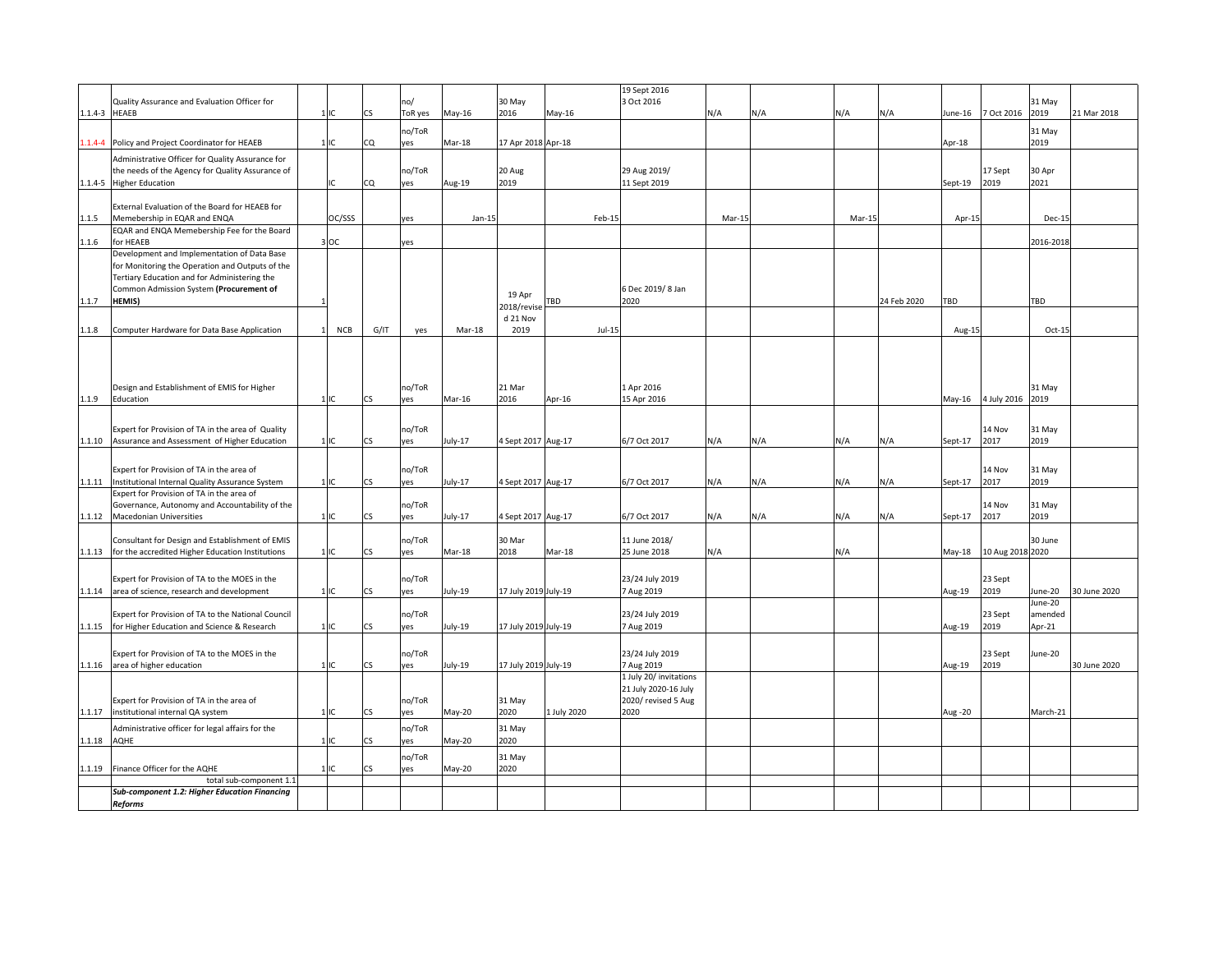|             | Assessment of Funding Model Options and                                                          |     |               |                 | yes/no                         |             |                    |               |                                   |          |                     |           |                                     |               |                             |           |                     |
|-------------|--------------------------------------------------------------------------------------------------|-----|---------------|-----------------|--------------------------------|-------------|--------------------|---------------|-----------------------------------|----------|---------------------|-----------|-------------------------------------|---------------|-----------------------------|-----------|---------------------|
| 1.2.1       | Preparation of Funding Model and Formula and<br><b>Implementation Plan</b>                       |     | 1IC           | <b>CS</b>       | after 17<br>Mar 2016           |             | Jun-14 8 Apr 2015  |               | 27 Apr 2015<br>Jul-14 15 May 2015 |          | Aug-14 23 June 2015 |           | Sep-14 25 Aug 2015                  |               | Dec-14 7 Sept 2015 2020     | 30 June   | 30 June 2020        |
| 1.2.2       | Advisor on Performance Contracts for Higher<br><b>Education Financing</b>                        |     | Llıc.         | CS.             | no/ToR<br>yes                  | Mar-19      | 19 March<br>2019   | Mar-19        | 21 May 2019<br>7 June 2019        |          |                     |           |                                     | Apr-19        |                             | Jun-20    |                     |
|             | total sub-component 1.2                                                                          |     |               |                 |                                |             |                    |               |                                   |          |                     |           |                                     |               |                             |           |                     |
|             | Sub-component 1.3:Development of a National<br><b>Technology Transfer Office</b>                 |     |               |                 |                                |             |                    |               |                                   |          |                     |           |                                     |               |                             |           |                     |
| 1.3.1       | Needs Assesment, Strategy and Policy<br>Development for NTTO                                     |     | 1CQ           | CS              | yes                            | Jun-14 2014 | 26 June            |               | 16 July 2014<br>Jun-14 4 Aug 2014 |          | Jul-14 3 Oct 2014   |           | Jul-14 1 Dec 2014                   |               | Aug-14 12 Dec 2014 May-19   |           |                     |
| 1.3.2       | Technical assistance to the NTTO                                                                 | TBD |               | ٦Ś              | es/                            |             |                    |               |                                   |          |                     |           |                                     | 2014-<br>2018 |                             | Dec-18    |                     |
|             |                                                                                                  |     |               | CS.             | yes/no<br>after 17<br>Mar 2016 | Feb-14 2015 | 26 Aug             |               |                                   |          |                     |           |                                     |               |                             |           |                     |
| $1.3.2 - 1$ | <b>NTTO Director</b>                                                                             |     | $1$ IC        |                 |                                |             |                    | Mar-14        |                                   |          |                     |           |                                     |               |                             |           |                     |
| .3.3        | Equipment for the NTTO                                                                           |     | 2 NCB         |                 | yes                            | Feb-14      |                    | $Mar-14$      |                                   | May-14   |                     | May-14    |                                     | $Jun-14$      |                             | $Sep-14$  |                     |
| .3.4        | Management Information System for NTTO                                                           |     |               |                 | no                             |             |                    | Sept-14       |                                   |          |                     |           |                                     | Nov-14        |                             | Mar-15    |                     |
| .3.5        | Purchasing of patent and market databases access<br>total sub-component 1.3                      |     | 1S            |                 | no                             |             |                    | Mar-15        |                                   |          |                     |           |                                     | May-15        |                             | July-15   |                     |
|             | TOTAL COMPONENT 1                                                                                |     |               |                 |                                |             |                    |               |                                   |          |                     |           |                                     |               |                             |           |                     |
|             |                                                                                                  |     |               |                 |                                |             |                    |               |                                   |          |                     |           |                                     |               |                             |           |                     |
|             |                                                                                                  |     |               |                 |                                |             |                    |               |                                   |          |                     |           |                                     |               |                             |           |                     |
|             | Component 2: Modernization of Secondary                                                          |     |               |                 |                                |             |                    |               |                                   |          |                     |           |                                     |               |                             |           |                     |
|             | <b>Technical Vocational Education and Training</b>                                               |     |               |                 |                                |             |                    |               |                                   |          |                     |           |                                     |               |                             |           |                     |
|             | Sub-component 2.1: Quality and labor market                                                      |     |               |                 |                                |             |                    |               |                                   |          |                     |           |                                     |               |                             |           |                     |
|             | relevance of TVET provision                                                                      |     |               |                 |                                |             |                    |               |                                   |          |                     |           |                                     |               |                             |           |                     |
|             |                                                                                                  |     |               |                 |                                |             |                    |               |                                   |          |                     |           | Ctr: 3 Mar 2015                     |               | Ctr: 12 Mar<br>2015         | 1 Apr     |                     |
|             |                                                                                                  |     |               |                 |                                |             |                    |               |                                   |          |                     |           | Amend 1: 24                         |               | Amend 1:                    | 2016      |                     |
|             |                                                                                                  |     |               |                 | yes/no                         |             |                    |               |                                   |          |                     |           | Apr 2015                            |               | 28 Apr 2015                 | (revised: |                     |
|             |                                                                                                  |     |               |                 | after 17                       |             | 19 June            |               | 16 July 2014                      |          |                     |           | Amend 2:30                          |               | Amend 2: 1 31 Dec           |           |                     |
| 2.1.1       | Skills forecasting                                                                               |     | 1IC           | <b>CS</b>       | Mar 2016 June-14               |             | 2014               | July-14       | 31 July 2014                      | Aug-14   | 13 Feb 2015         | Aug-14    | Mar 2016                            | Sept-14       | Apr 2016                    | 2017)     | 31 Dec 2017         |
|             |                                                                                                  |     |               |                 |                                |             |                    |               |                                   |          |                     |           |                                     |               |                             |           |                     |
|             |                                                                                                  |     |               |                 |                                |             |                    |               |                                   |          |                     |           |                                     |               |                             |           |                     |
|             |                                                                                                  |     |               |                 |                                |             |                    |               |                                   |          |                     |           |                                     |               |                             |           |                     |
|             |                                                                                                  |     |               |                 |                                |             |                    |               |                                   |          |                     |           | TER - 7 Oct 15;                     |               |                             |           |                     |
|             |                                                                                                  |     |               |                 |                                |             |                    |               |                                   |          |                     |           | <b>CTR-25 Nov 15</b><br>Amend 1: 23 |               |                             |           |                     |
|             |                                                                                                  |     |               |                 |                                |             |                    |               |                                   |          |                     |           | <b>Mar 17</b>                       |               | Ctr: 27 Nov                 |           |                     |
|             |                                                                                                  |     |               |                 |                                |             |                    |               |                                   |          |                     |           | <b>Amend 2: 22</b>                  |               | 2015                        |           |                     |
|             |                                                                                                  |     |               |                 |                                |             |                    |               |                                   |          |                     |           | Jan 19                              |               | Amend 1:                    | Jan-19    |                     |
|             | Development and Design of the Concept for                                                        |     |               |                 |                                |             |                    |               | 26 Feb 2015                       |          |                     |           | Amend 3: 6 Jun                      |               | 29 Mar                      | revised 8 |                     |
| 2.1.2       | Secondary TVET                                                                                   |     | 1 QCBS        | $\mathsf{CS}\,$ | yes                            | Feb-14      | 23 Feb 2015 Mar-14 |               | 24 Apr 2015                       | $May-14$ | 23 June 2015        | Jun-14 19 |                                     | Jul-14 2017   |                             |           | Oct 2019 8 Oct 2019 |
|             | Training of School Teachers and Managers to                                                      |     |               |                 |                                |             |                    |               |                                   |          |                     |           |                                     |               |                             |           |                     |
|             | Support Implementation of the Reformed                                                           |     |               |                 |                                |             |                    |               |                                   |          |                     |           |                                     |               |                             |           |                     |
| 2.1.3       | Secondary TVET Curricula                                                                         |     |               |                 |                                |             |                    |               |                                   |          |                     |           |                                     |               |                             | 2016-2017 |                     |
| 2.1.4       | Equipment for Secondary TVET School Training<br>Centers                                          | TBD | ICB/NCB<br>/S |                 | yes/no                         | TBD         |                    | TBD           |                                   | TBD      |                     | TBD       |                                     | TBD           |                             | TBD       |                     |
|             |                                                                                                  |     |               |                 |                                |             |                    |               |                                   |          |                     |           |                                     |               |                             |           |                     |
|             |                                                                                                  |     |               |                 |                                |             |                    |               |                                   |          |                     |           |                                     |               |                             |           |                     |
|             | Procurement of Equipment for TVET Schools in                                                     |     |               |                 |                                |             | 28 Nov             |               | 30 Nov 2018                       |          |                     |           |                                     |               | 15 Feb 2019                 |           |                     |
| $2.1.4 - 1$ | the Agriculture, Fishery and Veterinarian Sector<br>Procurement of Vocational Equipment for TVET |     | <b>NCB</b>    |                 | yes                            | Nov -18     | 2018               | <b>Dec-18</b> | 9 Jan 2019<br>23 May 2019         |          |                     | Feb-19    | 24 Jan 2019                         | Mar-19        | 18 Feb 2019 May-19          |           | May-19              |
|             | 2.1.4-2 Schools in the Graphics Sector                                                           |     | S             | G               | no                             | N/A         |                    | Feb-19        | 6 June 2019                       |          |                     | N/A       |                                     |               | Mar-19 2 July 2019 Oct 2019 |           |                     |
|             |                                                                                                  |     |               |                 |                                |             |                    |               |                                   |          |                     |           |                                     |               |                             |           |                     |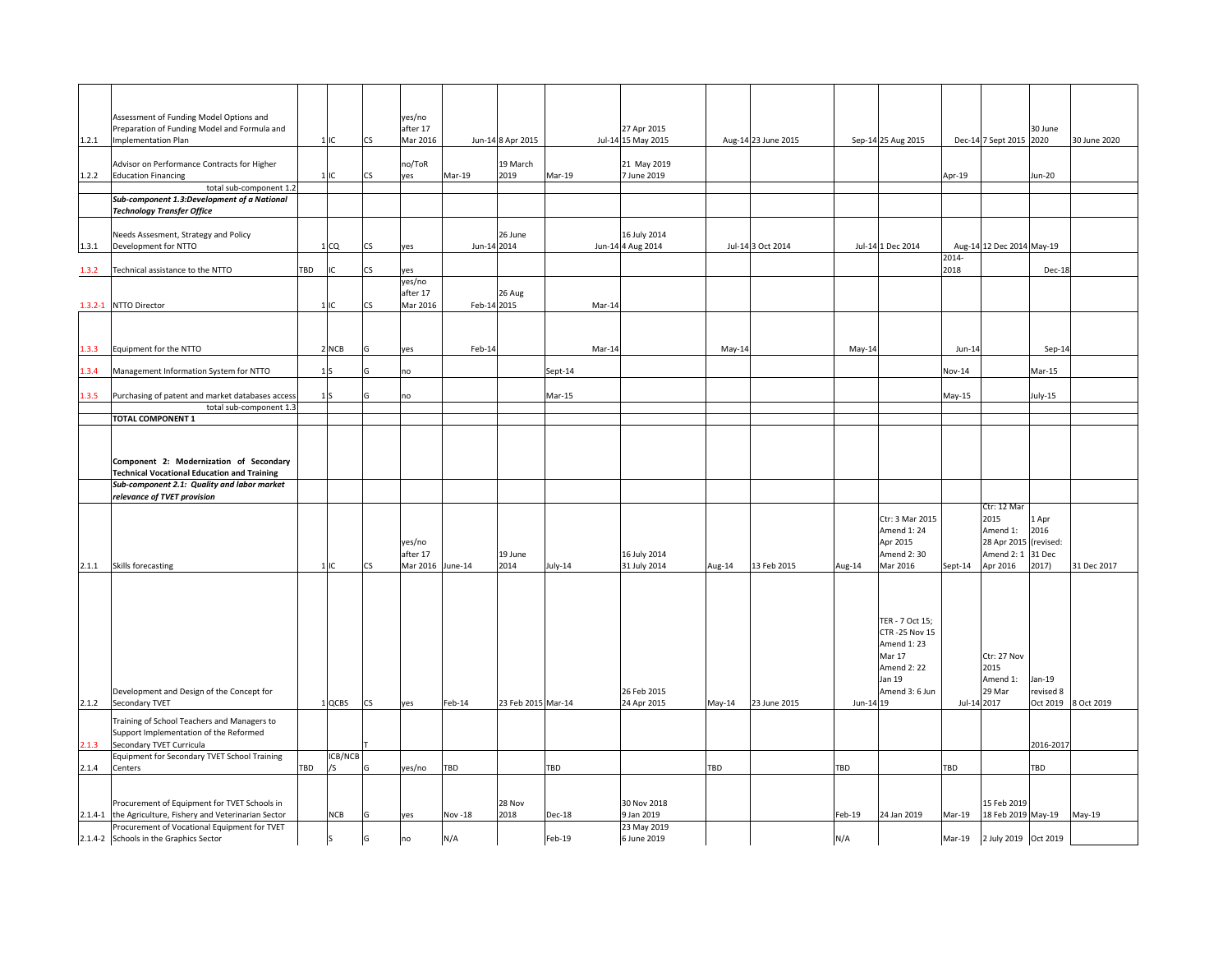| Procurement of Equipment for TVET Schools in<br>14 Mar 2019<br>28 Aug<br>the civil engineering and geodesy Sector<br>12 Apr 2019<br>2019<br>$2.1.4 - 3$<br>NCB<br>N/A<br>Feb-19<br>N/A<br>Mar-19<br>no<br>Procurement of Vocational Equipment for TVET<br>23 May 2019<br>6 June 2019<br>$2.1.4 - 4$<br>Schools in the Economics Sector<br>N/A<br>May-19<br>N/A<br>$uly-19$<br>2 July 2019<br>Sept-19<br>no<br>Procurement of Vocational Equipment for TVET<br>3 Sept 2019<br>21 Dec<br>2.1.4-5 Schools in the Tourism and Hospitality Sector<br>July-19<br>17 Sept 2019<br>21 Oct 2019<br>2019<br>N/A<br>Sept-19<br>no<br>Procurement of Computers for TVET Schools in<br>19 June 2019<br>N/A<br>22 July 2019 Sept-19<br>2.1.4-6 the Economics Sector<br>June-19<br>4 July 2019<br>20 Aug 2019<br>uly-19<br>no<br>Procurement of Vocational Equipment for TVET<br>Schools in the Forestry and Wood Processing<br>2.1.4-7 Sector<br>13 March<br>2015<br>Ctr: 13 March<br>2015<br>Amend 1: 7<br>TA for new competency based curriculum and<br>Amend 1:3<br>Sept 2015<br>Sept-15<br>pertinent modules for innovation and<br>Sept 2015<br>Amend 2:<br>revised:<br><b>Amend 2: 22</b><br>24 Sept<br>30 Nov<br>entrepreneurship education in secondary<br>22 Dec<br>26 Dec 2014<br>education<br><b>Dec-14</b><br>2014<br>12 Jan 2015<br>10 Feb 2015<br>Feb-15<br>Sept 2015<br>$Mar-15$<br>2015<br>15)<br>13 Nov 2015<br>2.1.5<br>1 <sub>CO</sub><br><b>CS</b><br><b>Dec-14</b><br>Jan-15<br>yes<br>Ctr: 7 Nov 2018<br>Maintenance of the Electronic System for<br>Amend 1:31<br>Administrative Work of Schools (ESARU-EMIS)<br>$1$ <sub>SSS</sub><br>Sept-2018<br>5 Sept 2018<br>$Oct-18$<br>May 2019<br>$Oct-18$<br>9 Nov 2018 30 Sept 19 30 Sept 2019<br>2.1.6<br>CS<br>yes<br>no/ToR<br>21 Nov<br>1IC<br>2018<br>2.1.7<br>Expert for Provision of Legal Advisory Services<br>CS<br>yes<br><b>Nov-18</b><br><b>Nov-18</b><br><b>Dec-18</b><br>Needs Assessment and Capacity Building of the<br>Secondary Vocational Education Students and<br>no/ToR<br>28 Nov<br>2018<br>Teachers key competences for lifelong learning<br><b>Nov-18</b><br>2.1.8<br>1 IC<br>CS<br>yes<br><b>Dec-18</b><br>Dec-18<br>May-19<br>12 Mar<br>Workshop for establishment of regional VET<br>2019<br>centers<br>Mar-19<br>ves<br>no/ToR<br>17/18 July 2019/1<br>Consultant for Revision of the Matura Concept<br>4 Dec 2019 June-20<br>2.1.10<br>Paper Embedding the Provision for VET Matura<br>1IC<br>CS<br>ves<br>June-19<br>2 July 2019 July-19<br>Aug 2019<br>uly-19<br>26 Feb<br>Experts for development of equipment standards<br>for VET schools<br>104<br>Feb-20<br>2020<br>2.1.11<br>June-20<br>total sub-component 2.1<br>Sub-component 2.2: Grants for school-industry<br>collaboration.<br>Mar-16<br>Preparation of program for provision of grants<br>yes/no<br>revised 1<br>and support in development of implementation<br>after 17<br>12 Mar 2015<br>Sept<br>Mar 2016<br>Jul-14 30 Mar 2015<br>Sep-14 28 Apr 2015<br>2016)<br>legal procedures<br>1IC<br><b>CS</b><br>Jun-14 9 Mar 2015<br>Aug-14 7 April 2015<br>Aug-14 27 Apr 2015<br>11 May 2016<br>Transfers (Grants) for Secondary TVET Schools-<br><b>Business Sector Joint Projects</b><br>transfer<br>2015-2019<br>2.2.2<br>Training related to implementation of the grants<br>9 March<br>2016<br>March 2016<br>2.2.3<br>program 2016 (preparation of applications)<br>yes<br>Training related to implementation of the grants<br>2.2.4<br>program 2018 (preparation of applications)<br>May 2018<br>4 May 2018<br>yes<br>Training related to implementation of the grants<br>2.2.5<br>program 2019 (preparation of applications)<br>April 2019<br>17 Apr 2019<br>yes<br>total sub-component 2.2<br><b>TOTAL COMPONENT 2</b> |       |  |  |  |  |  |  |  |  |  |
|-------------------------------------------------------------------------------------------------------------------------------------------------------------------------------------------------------------------------------------------------------------------------------------------------------------------------------------------------------------------------------------------------------------------------------------------------------------------------------------------------------------------------------------------------------------------------------------------------------------------------------------------------------------------------------------------------------------------------------------------------------------------------------------------------------------------------------------------------------------------------------------------------------------------------------------------------------------------------------------------------------------------------------------------------------------------------------------------------------------------------------------------------------------------------------------------------------------------------------------------------------------------------------------------------------------------------------------------------------------------------------------------------------------------------------------------------------------------------------------------------------------------------------------------------------------------------------------------------------------------------------------------------------------------------------------------------------------------------------------------------------------------------------------------------------------------------------------------------------------------------------------------------------------------------------------------------------------------------------------------------------------------------------------------------------------------------------------------------------------------------------------------------------------------------------------------------------------------------------------------------------------------------------------------------------------------------------------------------------------------------------------------------------------------------------------------------------------------------------------------------------------------------------------------------------------------------------------------------------------------------------------------------------------------------------------------------------------------------------------------------------------------------------------------------------------------------------------------------------------------------------------------------------------------------------------------------------------------------------------------------------------------------------------------------------------------------------------------------------------------------------------------------------------------------------------------------------------------------------------------------------------------------------------------------------------------------------------------------------------------------------------------------------------------------------------------------------------------------------------------------------------------------------------------------------------------------------------------------------------------------------------------------------------------------------------------------------------------------------------------------------------------------------|-------|--|--|--|--|--|--|--|--|--|
|                                                                                                                                                                                                                                                                                                                                                                                                                                                                                                                                                                                                                                                                                                                                                                                                                                                                                                                                                                                                                                                                                                                                                                                                                                                                                                                                                                                                                                                                                                                                                                                                                                                                                                                                                                                                                                                                                                                                                                                                                                                                                                                                                                                                                                                                                                                                                                                                                                                                                                                                                                                                                                                                                                                                                                                                                                                                                                                                                                                                                                                                                                                                                                                                                                                                                                                                                                                                                                                                                                                                                                                                                                                                                                                                                                               |       |  |  |  |  |  |  |  |  |  |
|                                                                                                                                                                                                                                                                                                                                                                                                                                                                                                                                                                                                                                                                                                                                                                                                                                                                                                                                                                                                                                                                                                                                                                                                                                                                                                                                                                                                                                                                                                                                                                                                                                                                                                                                                                                                                                                                                                                                                                                                                                                                                                                                                                                                                                                                                                                                                                                                                                                                                                                                                                                                                                                                                                                                                                                                                                                                                                                                                                                                                                                                                                                                                                                                                                                                                                                                                                                                                                                                                                                                                                                                                                                                                                                                                                               |       |  |  |  |  |  |  |  |  |  |
|                                                                                                                                                                                                                                                                                                                                                                                                                                                                                                                                                                                                                                                                                                                                                                                                                                                                                                                                                                                                                                                                                                                                                                                                                                                                                                                                                                                                                                                                                                                                                                                                                                                                                                                                                                                                                                                                                                                                                                                                                                                                                                                                                                                                                                                                                                                                                                                                                                                                                                                                                                                                                                                                                                                                                                                                                                                                                                                                                                                                                                                                                                                                                                                                                                                                                                                                                                                                                                                                                                                                                                                                                                                                                                                                                                               |       |  |  |  |  |  |  |  |  |  |
|                                                                                                                                                                                                                                                                                                                                                                                                                                                                                                                                                                                                                                                                                                                                                                                                                                                                                                                                                                                                                                                                                                                                                                                                                                                                                                                                                                                                                                                                                                                                                                                                                                                                                                                                                                                                                                                                                                                                                                                                                                                                                                                                                                                                                                                                                                                                                                                                                                                                                                                                                                                                                                                                                                                                                                                                                                                                                                                                                                                                                                                                                                                                                                                                                                                                                                                                                                                                                                                                                                                                                                                                                                                                                                                                                                               |       |  |  |  |  |  |  |  |  |  |
|                                                                                                                                                                                                                                                                                                                                                                                                                                                                                                                                                                                                                                                                                                                                                                                                                                                                                                                                                                                                                                                                                                                                                                                                                                                                                                                                                                                                                                                                                                                                                                                                                                                                                                                                                                                                                                                                                                                                                                                                                                                                                                                                                                                                                                                                                                                                                                                                                                                                                                                                                                                                                                                                                                                                                                                                                                                                                                                                                                                                                                                                                                                                                                                                                                                                                                                                                                                                                                                                                                                                                                                                                                                                                                                                                                               |       |  |  |  |  |  |  |  |  |  |
|                                                                                                                                                                                                                                                                                                                                                                                                                                                                                                                                                                                                                                                                                                                                                                                                                                                                                                                                                                                                                                                                                                                                                                                                                                                                                                                                                                                                                                                                                                                                                                                                                                                                                                                                                                                                                                                                                                                                                                                                                                                                                                                                                                                                                                                                                                                                                                                                                                                                                                                                                                                                                                                                                                                                                                                                                                                                                                                                                                                                                                                                                                                                                                                                                                                                                                                                                                                                                                                                                                                                                                                                                                                                                                                                                                               |       |  |  |  |  |  |  |  |  |  |
|                                                                                                                                                                                                                                                                                                                                                                                                                                                                                                                                                                                                                                                                                                                                                                                                                                                                                                                                                                                                                                                                                                                                                                                                                                                                                                                                                                                                                                                                                                                                                                                                                                                                                                                                                                                                                                                                                                                                                                                                                                                                                                                                                                                                                                                                                                                                                                                                                                                                                                                                                                                                                                                                                                                                                                                                                                                                                                                                                                                                                                                                                                                                                                                                                                                                                                                                                                                                                                                                                                                                                                                                                                                                                                                                                                               |       |  |  |  |  |  |  |  |  |  |
|                                                                                                                                                                                                                                                                                                                                                                                                                                                                                                                                                                                                                                                                                                                                                                                                                                                                                                                                                                                                                                                                                                                                                                                                                                                                                                                                                                                                                                                                                                                                                                                                                                                                                                                                                                                                                                                                                                                                                                                                                                                                                                                                                                                                                                                                                                                                                                                                                                                                                                                                                                                                                                                                                                                                                                                                                                                                                                                                                                                                                                                                                                                                                                                                                                                                                                                                                                                                                                                                                                                                                                                                                                                                                                                                                                               |       |  |  |  |  |  |  |  |  |  |
|                                                                                                                                                                                                                                                                                                                                                                                                                                                                                                                                                                                                                                                                                                                                                                                                                                                                                                                                                                                                                                                                                                                                                                                                                                                                                                                                                                                                                                                                                                                                                                                                                                                                                                                                                                                                                                                                                                                                                                                                                                                                                                                                                                                                                                                                                                                                                                                                                                                                                                                                                                                                                                                                                                                                                                                                                                                                                                                                                                                                                                                                                                                                                                                                                                                                                                                                                                                                                                                                                                                                                                                                                                                                                                                                                                               |       |  |  |  |  |  |  |  |  |  |
|                                                                                                                                                                                                                                                                                                                                                                                                                                                                                                                                                                                                                                                                                                                                                                                                                                                                                                                                                                                                                                                                                                                                                                                                                                                                                                                                                                                                                                                                                                                                                                                                                                                                                                                                                                                                                                                                                                                                                                                                                                                                                                                                                                                                                                                                                                                                                                                                                                                                                                                                                                                                                                                                                                                                                                                                                                                                                                                                                                                                                                                                                                                                                                                                                                                                                                                                                                                                                                                                                                                                                                                                                                                                                                                                                                               |       |  |  |  |  |  |  |  |  |  |
|                                                                                                                                                                                                                                                                                                                                                                                                                                                                                                                                                                                                                                                                                                                                                                                                                                                                                                                                                                                                                                                                                                                                                                                                                                                                                                                                                                                                                                                                                                                                                                                                                                                                                                                                                                                                                                                                                                                                                                                                                                                                                                                                                                                                                                                                                                                                                                                                                                                                                                                                                                                                                                                                                                                                                                                                                                                                                                                                                                                                                                                                                                                                                                                                                                                                                                                                                                                                                                                                                                                                                                                                                                                                                                                                                                               |       |  |  |  |  |  |  |  |  |  |
|                                                                                                                                                                                                                                                                                                                                                                                                                                                                                                                                                                                                                                                                                                                                                                                                                                                                                                                                                                                                                                                                                                                                                                                                                                                                                                                                                                                                                                                                                                                                                                                                                                                                                                                                                                                                                                                                                                                                                                                                                                                                                                                                                                                                                                                                                                                                                                                                                                                                                                                                                                                                                                                                                                                                                                                                                                                                                                                                                                                                                                                                                                                                                                                                                                                                                                                                                                                                                                                                                                                                                                                                                                                                                                                                                                               |       |  |  |  |  |  |  |  |  |  |
|                                                                                                                                                                                                                                                                                                                                                                                                                                                                                                                                                                                                                                                                                                                                                                                                                                                                                                                                                                                                                                                                                                                                                                                                                                                                                                                                                                                                                                                                                                                                                                                                                                                                                                                                                                                                                                                                                                                                                                                                                                                                                                                                                                                                                                                                                                                                                                                                                                                                                                                                                                                                                                                                                                                                                                                                                                                                                                                                                                                                                                                                                                                                                                                                                                                                                                                                                                                                                                                                                                                                                                                                                                                                                                                                                                               |       |  |  |  |  |  |  |  |  |  |
|                                                                                                                                                                                                                                                                                                                                                                                                                                                                                                                                                                                                                                                                                                                                                                                                                                                                                                                                                                                                                                                                                                                                                                                                                                                                                                                                                                                                                                                                                                                                                                                                                                                                                                                                                                                                                                                                                                                                                                                                                                                                                                                                                                                                                                                                                                                                                                                                                                                                                                                                                                                                                                                                                                                                                                                                                                                                                                                                                                                                                                                                                                                                                                                                                                                                                                                                                                                                                                                                                                                                                                                                                                                                                                                                                                               |       |  |  |  |  |  |  |  |  |  |
|                                                                                                                                                                                                                                                                                                                                                                                                                                                                                                                                                                                                                                                                                                                                                                                                                                                                                                                                                                                                                                                                                                                                                                                                                                                                                                                                                                                                                                                                                                                                                                                                                                                                                                                                                                                                                                                                                                                                                                                                                                                                                                                                                                                                                                                                                                                                                                                                                                                                                                                                                                                                                                                                                                                                                                                                                                                                                                                                                                                                                                                                                                                                                                                                                                                                                                                                                                                                                                                                                                                                                                                                                                                                                                                                                                               |       |  |  |  |  |  |  |  |  |  |
|                                                                                                                                                                                                                                                                                                                                                                                                                                                                                                                                                                                                                                                                                                                                                                                                                                                                                                                                                                                                                                                                                                                                                                                                                                                                                                                                                                                                                                                                                                                                                                                                                                                                                                                                                                                                                                                                                                                                                                                                                                                                                                                                                                                                                                                                                                                                                                                                                                                                                                                                                                                                                                                                                                                                                                                                                                                                                                                                                                                                                                                                                                                                                                                                                                                                                                                                                                                                                                                                                                                                                                                                                                                                                                                                                                               |       |  |  |  |  |  |  |  |  |  |
|                                                                                                                                                                                                                                                                                                                                                                                                                                                                                                                                                                                                                                                                                                                                                                                                                                                                                                                                                                                                                                                                                                                                                                                                                                                                                                                                                                                                                                                                                                                                                                                                                                                                                                                                                                                                                                                                                                                                                                                                                                                                                                                                                                                                                                                                                                                                                                                                                                                                                                                                                                                                                                                                                                                                                                                                                                                                                                                                                                                                                                                                                                                                                                                                                                                                                                                                                                                                                                                                                                                                                                                                                                                                                                                                                                               |       |  |  |  |  |  |  |  |  |  |
|                                                                                                                                                                                                                                                                                                                                                                                                                                                                                                                                                                                                                                                                                                                                                                                                                                                                                                                                                                                                                                                                                                                                                                                                                                                                                                                                                                                                                                                                                                                                                                                                                                                                                                                                                                                                                                                                                                                                                                                                                                                                                                                                                                                                                                                                                                                                                                                                                                                                                                                                                                                                                                                                                                                                                                                                                                                                                                                                                                                                                                                                                                                                                                                                                                                                                                                                                                                                                                                                                                                                                                                                                                                                                                                                                                               |       |  |  |  |  |  |  |  |  |  |
|                                                                                                                                                                                                                                                                                                                                                                                                                                                                                                                                                                                                                                                                                                                                                                                                                                                                                                                                                                                                                                                                                                                                                                                                                                                                                                                                                                                                                                                                                                                                                                                                                                                                                                                                                                                                                                                                                                                                                                                                                                                                                                                                                                                                                                                                                                                                                                                                                                                                                                                                                                                                                                                                                                                                                                                                                                                                                                                                                                                                                                                                                                                                                                                                                                                                                                                                                                                                                                                                                                                                                                                                                                                                                                                                                                               |       |  |  |  |  |  |  |  |  |  |
|                                                                                                                                                                                                                                                                                                                                                                                                                                                                                                                                                                                                                                                                                                                                                                                                                                                                                                                                                                                                                                                                                                                                                                                                                                                                                                                                                                                                                                                                                                                                                                                                                                                                                                                                                                                                                                                                                                                                                                                                                                                                                                                                                                                                                                                                                                                                                                                                                                                                                                                                                                                                                                                                                                                                                                                                                                                                                                                                                                                                                                                                                                                                                                                                                                                                                                                                                                                                                                                                                                                                                                                                                                                                                                                                                                               |       |  |  |  |  |  |  |  |  |  |
|                                                                                                                                                                                                                                                                                                                                                                                                                                                                                                                                                                                                                                                                                                                                                                                                                                                                                                                                                                                                                                                                                                                                                                                                                                                                                                                                                                                                                                                                                                                                                                                                                                                                                                                                                                                                                                                                                                                                                                                                                                                                                                                                                                                                                                                                                                                                                                                                                                                                                                                                                                                                                                                                                                                                                                                                                                                                                                                                                                                                                                                                                                                                                                                                                                                                                                                                                                                                                                                                                                                                                                                                                                                                                                                                                                               |       |  |  |  |  |  |  |  |  |  |
|                                                                                                                                                                                                                                                                                                                                                                                                                                                                                                                                                                                                                                                                                                                                                                                                                                                                                                                                                                                                                                                                                                                                                                                                                                                                                                                                                                                                                                                                                                                                                                                                                                                                                                                                                                                                                                                                                                                                                                                                                                                                                                                                                                                                                                                                                                                                                                                                                                                                                                                                                                                                                                                                                                                                                                                                                                                                                                                                                                                                                                                                                                                                                                                                                                                                                                                                                                                                                                                                                                                                                                                                                                                                                                                                                                               |       |  |  |  |  |  |  |  |  |  |
|                                                                                                                                                                                                                                                                                                                                                                                                                                                                                                                                                                                                                                                                                                                                                                                                                                                                                                                                                                                                                                                                                                                                                                                                                                                                                                                                                                                                                                                                                                                                                                                                                                                                                                                                                                                                                                                                                                                                                                                                                                                                                                                                                                                                                                                                                                                                                                                                                                                                                                                                                                                                                                                                                                                                                                                                                                                                                                                                                                                                                                                                                                                                                                                                                                                                                                                                                                                                                                                                                                                                                                                                                                                                                                                                                                               |       |  |  |  |  |  |  |  |  |  |
|                                                                                                                                                                                                                                                                                                                                                                                                                                                                                                                                                                                                                                                                                                                                                                                                                                                                                                                                                                                                                                                                                                                                                                                                                                                                                                                                                                                                                                                                                                                                                                                                                                                                                                                                                                                                                                                                                                                                                                                                                                                                                                                                                                                                                                                                                                                                                                                                                                                                                                                                                                                                                                                                                                                                                                                                                                                                                                                                                                                                                                                                                                                                                                                                                                                                                                                                                                                                                                                                                                                                                                                                                                                                                                                                                                               |       |  |  |  |  |  |  |  |  |  |
|                                                                                                                                                                                                                                                                                                                                                                                                                                                                                                                                                                                                                                                                                                                                                                                                                                                                                                                                                                                                                                                                                                                                                                                                                                                                                                                                                                                                                                                                                                                                                                                                                                                                                                                                                                                                                                                                                                                                                                                                                                                                                                                                                                                                                                                                                                                                                                                                                                                                                                                                                                                                                                                                                                                                                                                                                                                                                                                                                                                                                                                                                                                                                                                                                                                                                                                                                                                                                                                                                                                                                                                                                                                                                                                                                                               |       |  |  |  |  |  |  |  |  |  |
|                                                                                                                                                                                                                                                                                                                                                                                                                                                                                                                                                                                                                                                                                                                                                                                                                                                                                                                                                                                                                                                                                                                                                                                                                                                                                                                                                                                                                                                                                                                                                                                                                                                                                                                                                                                                                                                                                                                                                                                                                                                                                                                                                                                                                                                                                                                                                                                                                                                                                                                                                                                                                                                                                                                                                                                                                                                                                                                                                                                                                                                                                                                                                                                                                                                                                                                                                                                                                                                                                                                                                                                                                                                                                                                                                                               |       |  |  |  |  |  |  |  |  |  |
|                                                                                                                                                                                                                                                                                                                                                                                                                                                                                                                                                                                                                                                                                                                                                                                                                                                                                                                                                                                                                                                                                                                                                                                                                                                                                                                                                                                                                                                                                                                                                                                                                                                                                                                                                                                                                                                                                                                                                                                                                                                                                                                                                                                                                                                                                                                                                                                                                                                                                                                                                                                                                                                                                                                                                                                                                                                                                                                                                                                                                                                                                                                                                                                                                                                                                                                                                                                                                                                                                                                                                                                                                                                                                                                                                                               |       |  |  |  |  |  |  |  |  |  |
|                                                                                                                                                                                                                                                                                                                                                                                                                                                                                                                                                                                                                                                                                                                                                                                                                                                                                                                                                                                                                                                                                                                                                                                                                                                                                                                                                                                                                                                                                                                                                                                                                                                                                                                                                                                                                                                                                                                                                                                                                                                                                                                                                                                                                                                                                                                                                                                                                                                                                                                                                                                                                                                                                                                                                                                                                                                                                                                                                                                                                                                                                                                                                                                                                                                                                                                                                                                                                                                                                                                                                                                                                                                                                                                                                                               |       |  |  |  |  |  |  |  |  |  |
|                                                                                                                                                                                                                                                                                                                                                                                                                                                                                                                                                                                                                                                                                                                                                                                                                                                                                                                                                                                                                                                                                                                                                                                                                                                                                                                                                                                                                                                                                                                                                                                                                                                                                                                                                                                                                                                                                                                                                                                                                                                                                                                                                                                                                                                                                                                                                                                                                                                                                                                                                                                                                                                                                                                                                                                                                                                                                                                                                                                                                                                                                                                                                                                                                                                                                                                                                                                                                                                                                                                                                                                                                                                                                                                                                                               |       |  |  |  |  |  |  |  |  |  |
|                                                                                                                                                                                                                                                                                                                                                                                                                                                                                                                                                                                                                                                                                                                                                                                                                                                                                                                                                                                                                                                                                                                                                                                                                                                                                                                                                                                                                                                                                                                                                                                                                                                                                                                                                                                                                                                                                                                                                                                                                                                                                                                                                                                                                                                                                                                                                                                                                                                                                                                                                                                                                                                                                                                                                                                                                                                                                                                                                                                                                                                                                                                                                                                                                                                                                                                                                                                                                                                                                                                                                                                                                                                                                                                                                                               |       |  |  |  |  |  |  |  |  |  |
|                                                                                                                                                                                                                                                                                                                                                                                                                                                                                                                                                                                                                                                                                                                                                                                                                                                                                                                                                                                                                                                                                                                                                                                                                                                                                                                                                                                                                                                                                                                                                                                                                                                                                                                                                                                                                                                                                                                                                                                                                                                                                                                                                                                                                                                                                                                                                                                                                                                                                                                                                                                                                                                                                                                                                                                                                                                                                                                                                                                                                                                                                                                                                                                                                                                                                                                                                                                                                                                                                                                                                                                                                                                                                                                                                                               |       |  |  |  |  |  |  |  |  |  |
|                                                                                                                                                                                                                                                                                                                                                                                                                                                                                                                                                                                                                                                                                                                                                                                                                                                                                                                                                                                                                                                                                                                                                                                                                                                                                                                                                                                                                                                                                                                                                                                                                                                                                                                                                                                                                                                                                                                                                                                                                                                                                                                                                                                                                                                                                                                                                                                                                                                                                                                                                                                                                                                                                                                                                                                                                                                                                                                                                                                                                                                                                                                                                                                                                                                                                                                                                                                                                                                                                                                                                                                                                                                                                                                                                                               |       |  |  |  |  |  |  |  |  |  |
|                                                                                                                                                                                                                                                                                                                                                                                                                                                                                                                                                                                                                                                                                                                                                                                                                                                                                                                                                                                                                                                                                                                                                                                                                                                                                                                                                                                                                                                                                                                                                                                                                                                                                                                                                                                                                                                                                                                                                                                                                                                                                                                                                                                                                                                                                                                                                                                                                                                                                                                                                                                                                                                                                                                                                                                                                                                                                                                                                                                                                                                                                                                                                                                                                                                                                                                                                                                                                                                                                                                                                                                                                                                                                                                                                                               | 2.1.9 |  |  |  |  |  |  |  |  |  |
|                                                                                                                                                                                                                                                                                                                                                                                                                                                                                                                                                                                                                                                                                                                                                                                                                                                                                                                                                                                                                                                                                                                                                                                                                                                                                                                                                                                                                                                                                                                                                                                                                                                                                                                                                                                                                                                                                                                                                                                                                                                                                                                                                                                                                                                                                                                                                                                                                                                                                                                                                                                                                                                                                                                                                                                                                                                                                                                                                                                                                                                                                                                                                                                                                                                                                                                                                                                                                                                                                                                                                                                                                                                                                                                                                                               |       |  |  |  |  |  |  |  |  |  |
|                                                                                                                                                                                                                                                                                                                                                                                                                                                                                                                                                                                                                                                                                                                                                                                                                                                                                                                                                                                                                                                                                                                                                                                                                                                                                                                                                                                                                                                                                                                                                                                                                                                                                                                                                                                                                                                                                                                                                                                                                                                                                                                                                                                                                                                                                                                                                                                                                                                                                                                                                                                                                                                                                                                                                                                                                                                                                                                                                                                                                                                                                                                                                                                                                                                                                                                                                                                                                                                                                                                                                                                                                                                                                                                                                                               |       |  |  |  |  |  |  |  |  |  |
|                                                                                                                                                                                                                                                                                                                                                                                                                                                                                                                                                                                                                                                                                                                                                                                                                                                                                                                                                                                                                                                                                                                                                                                                                                                                                                                                                                                                                                                                                                                                                                                                                                                                                                                                                                                                                                                                                                                                                                                                                                                                                                                                                                                                                                                                                                                                                                                                                                                                                                                                                                                                                                                                                                                                                                                                                                                                                                                                                                                                                                                                                                                                                                                                                                                                                                                                                                                                                                                                                                                                                                                                                                                                                                                                                                               |       |  |  |  |  |  |  |  |  |  |
|                                                                                                                                                                                                                                                                                                                                                                                                                                                                                                                                                                                                                                                                                                                                                                                                                                                                                                                                                                                                                                                                                                                                                                                                                                                                                                                                                                                                                                                                                                                                                                                                                                                                                                                                                                                                                                                                                                                                                                                                                                                                                                                                                                                                                                                                                                                                                                                                                                                                                                                                                                                                                                                                                                                                                                                                                                                                                                                                                                                                                                                                                                                                                                                                                                                                                                                                                                                                                                                                                                                                                                                                                                                                                                                                                                               |       |  |  |  |  |  |  |  |  |  |
|                                                                                                                                                                                                                                                                                                                                                                                                                                                                                                                                                                                                                                                                                                                                                                                                                                                                                                                                                                                                                                                                                                                                                                                                                                                                                                                                                                                                                                                                                                                                                                                                                                                                                                                                                                                                                                                                                                                                                                                                                                                                                                                                                                                                                                                                                                                                                                                                                                                                                                                                                                                                                                                                                                                                                                                                                                                                                                                                                                                                                                                                                                                                                                                                                                                                                                                                                                                                                                                                                                                                                                                                                                                                                                                                                                               |       |  |  |  |  |  |  |  |  |  |
|                                                                                                                                                                                                                                                                                                                                                                                                                                                                                                                                                                                                                                                                                                                                                                                                                                                                                                                                                                                                                                                                                                                                                                                                                                                                                                                                                                                                                                                                                                                                                                                                                                                                                                                                                                                                                                                                                                                                                                                                                                                                                                                                                                                                                                                                                                                                                                                                                                                                                                                                                                                                                                                                                                                                                                                                                                                                                                                                                                                                                                                                                                                                                                                                                                                                                                                                                                                                                                                                                                                                                                                                                                                                                                                                                                               |       |  |  |  |  |  |  |  |  |  |
|                                                                                                                                                                                                                                                                                                                                                                                                                                                                                                                                                                                                                                                                                                                                                                                                                                                                                                                                                                                                                                                                                                                                                                                                                                                                                                                                                                                                                                                                                                                                                                                                                                                                                                                                                                                                                                                                                                                                                                                                                                                                                                                                                                                                                                                                                                                                                                                                                                                                                                                                                                                                                                                                                                                                                                                                                                                                                                                                                                                                                                                                                                                                                                                                                                                                                                                                                                                                                                                                                                                                                                                                                                                                                                                                                                               |       |  |  |  |  |  |  |  |  |  |
|                                                                                                                                                                                                                                                                                                                                                                                                                                                                                                                                                                                                                                                                                                                                                                                                                                                                                                                                                                                                                                                                                                                                                                                                                                                                                                                                                                                                                                                                                                                                                                                                                                                                                                                                                                                                                                                                                                                                                                                                                                                                                                                                                                                                                                                                                                                                                                                                                                                                                                                                                                                                                                                                                                                                                                                                                                                                                                                                                                                                                                                                                                                                                                                                                                                                                                                                                                                                                                                                                                                                                                                                                                                                                                                                                                               |       |  |  |  |  |  |  |  |  |  |
|                                                                                                                                                                                                                                                                                                                                                                                                                                                                                                                                                                                                                                                                                                                                                                                                                                                                                                                                                                                                                                                                                                                                                                                                                                                                                                                                                                                                                                                                                                                                                                                                                                                                                                                                                                                                                                                                                                                                                                                                                                                                                                                                                                                                                                                                                                                                                                                                                                                                                                                                                                                                                                                                                                                                                                                                                                                                                                                                                                                                                                                                                                                                                                                                                                                                                                                                                                                                                                                                                                                                                                                                                                                                                                                                                                               |       |  |  |  |  |  |  |  |  |  |
|                                                                                                                                                                                                                                                                                                                                                                                                                                                                                                                                                                                                                                                                                                                                                                                                                                                                                                                                                                                                                                                                                                                                                                                                                                                                                                                                                                                                                                                                                                                                                                                                                                                                                                                                                                                                                                                                                                                                                                                                                                                                                                                                                                                                                                                                                                                                                                                                                                                                                                                                                                                                                                                                                                                                                                                                                                                                                                                                                                                                                                                                                                                                                                                                                                                                                                                                                                                                                                                                                                                                                                                                                                                                                                                                                                               |       |  |  |  |  |  |  |  |  |  |
|                                                                                                                                                                                                                                                                                                                                                                                                                                                                                                                                                                                                                                                                                                                                                                                                                                                                                                                                                                                                                                                                                                                                                                                                                                                                                                                                                                                                                                                                                                                                                                                                                                                                                                                                                                                                                                                                                                                                                                                                                                                                                                                                                                                                                                                                                                                                                                                                                                                                                                                                                                                                                                                                                                                                                                                                                                                                                                                                                                                                                                                                                                                                                                                                                                                                                                                                                                                                                                                                                                                                                                                                                                                                                                                                                                               |       |  |  |  |  |  |  |  |  |  |
|                                                                                                                                                                                                                                                                                                                                                                                                                                                                                                                                                                                                                                                                                                                                                                                                                                                                                                                                                                                                                                                                                                                                                                                                                                                                                                                                                                                                                                                                                                                                                                                                                                                                                                                                                                                                                                                                                                                                                                                                                                                                                                                                                                                                                                                                                                                                                                                                                                                                                                                                                                                                                                                                                                                                                                                                                                                                                                                                                                                                                                                                                                                                                                                                                                                                                                                                                                                                                                                                                                                                                                                                                                                                                                                                                                               |       |  |  |  |  |  |  |  |  |  |
|                                                                                                                                                                                                                                                                                                                                                                                                                                                                                                                                                                                                                                                                                                                                                                                                                                                                                                                                                                                                                                                                                                                                                                                                                                                                                                                                                                                                                                                                                                                                                                                                                                                                                                                                                                                                                                                                                                                                                                                                                                                                                                                                                                                                                                                                                                                                                                                                                                                                                                                                                                                                                                                                                                                                                                                                                                                                                                                                                                                                                                                                                                                                                                                                                                                                                                                                                                                                                                                                                                                                                                                                                                                                                                                                                                               |       |  |  |  |  |  |  |  |  |  |
|                                                                                                                                                                                                                                                                                                                                                                                                                                                                                                                                                                                                                                                                                                                                                                                                                                                                                                                                                                                                                                                                                                                                                                                                                                                                                                                                                                                                                                                                                                                                                                                                                                                                                                                                                                                                                                                                                                                                                                                                                                                                                                                                                                                                                                                                                                                                                                                                                                                                                                                                                                                                                                                                                                                                                                                                                                                                                                                                                                                                                                                                                                                                                                                                                                                                                                                                                                                                                                                                                                                                                                                                                                                                                                                                                                               |       |  |  |  |  |  |  |  |  |  |
|                                                                                                                                                                                                                                                                                                                                                                                                                                                                                                                                                                                                                                                                                                                                                                                                                                                                                                                                                                                                                                                                                                                                                                                                                                                                                                                                                                                                                                                                                                                                                                                                                                                                                                                                                                                                                                                                                                                                                                                                                                                                                                                                                                                                                                                                                                                                                                                                                                                                                                                                                                                                                                                                                                                                                                                                                                                                                                                                                                                                                                                                                                                                                                                                                                                                                                                                                                                                                                                                                                                                                                                                                                                                                                                                                                               |       |  |  |  |  |  |  |  |  |  |
|                                                                                                                                                                                                                                                                                                                                                                                                                                                                                                                                                                                                                                                                                                                                                                                                                                                                                                                                                                                                                                                                                                                                                                                                                                                                                                                                                                                                                                                                                                                                                                                                                                                                                                                                                                                                                                                                                                                                                                                                                                                                                                                                                                                                                                                                                                                                                                                                                                                                                                                                                                                                                                                                                                                                                                                                                                                                                                                                                                                                                                                                                                                                                                                                                                                                                                                                                                                                                                                                                                                                                                                                                                                                                                                                                                               | 2.2.1 |  |  |  |  |  |  |  |  |  |
|                                                                                                                                                                                                                                                                                                                                                                                                                                                                                                                                                                                                                                                                                                                                                                                                                                                                                                                                                                                                                                                                                                                                                                                                                                                                                                                                                                                                                                                                                                                                                                                                                                                                                                                                                                                                                                                                                                                                                                                                                                                                                                                                                                                                                                                                                                                                                                                                                                                                                                                                                                                                                                                                                                                                                                                                                                                                                                                                                                                                                                                                                                                                                                                                                                                                                                                                                                                                                                                                                                                                                                                                                                                                                                                                                                               |       |  |  |  |  |  |  |  |  |  |
|                                                                                                                                                                                                                                                                                                                                                                                                                                                                                                                                                                                                                                                                                                                                                                                                                                                                                                                                                                                                                                                                                                                                                                                                                                                                                                                                                                                                                                                                                                                                                                                                                                                                                                                                                                                                                                                                                                                                                                                                                                                                                                                                                                                                                                                                                                                                                                                                                                                                                                                                                                                                                                                                                                                                                                                                                                                                                                                                                                                                                                                                                                                                                                                                                                                                                                                                                                                                                                                                                                                                                                                                                                                                                                                                                                               |       |  |  |  |  |  |  |  |  |  |
|                                                                                                                                                                                                                                                                                                                                                                                                                                                                                                                                                                                                                                                                                                                                                                                                                                                                                                                                                                                                                                                                                                                                                                                                                                                                                                                                                                                                                                                                                                                                                                                                                                                                                                                                                                                                                                                                                                                                                                                                                                                                                                                                                                                                                                                                                                                                                                                                                                                                                                                                                                                                                                                                                                                                                                                                                                                                                                                                                                                                                                                                                                                                                                                                                                                                                                                                                                                                                                                                                                                                                                                                                                                                                                                                                                               |       |  |  |  |  |  |  |  |  |  |
|                                                                                                                                                                                                                                                                                                                                                                                                                                                                                                                                                                                                                                                                                                                                                                                                                                                                                                                                                                                                                                                                                                                                                                                                                                                                                                                                                                                                                                                                                                                                                                                                                                                                                                                                                                                                                                                                                                                                                                                                                                                                                                                                                                                                                                                                                                                                                                                                                                                                                                                                                                                                                                                                                                                                                                                                                                                                                                                                                                                                                                                                                                                                                                                                                                                                                                                                                                                                                                                                                                                                                                                                                                                                                                                                                                               |       |  |  |  |  |  |  |  |  |  |
|                                                                                                                                                                                                                                                                                                                                                                                                                                                                                                                                                                                                                                                                                                                                                                                                                                                                                                                                                                                                                                                                                                                                                                                                                                                                                                                                                                                                                                                                                                                                                                                                                                                                                                                                                                                                                                                                                                                                                                                                                                                                                                                                                                                                                                                                                                                                                                                                                                                                                                                                                                                                                                                                                                                                                                                                                                                                                                                                                                                                                                                                                                                                                                                                                                                                                                                                                                                                                                                                                                                                                                                                                                                                                                                                                                               |       |  |  |  |  |  |  |  |  |  |
|                                                                                                                                                                                                                                                                                                                                                                                                                                                                                                                                                                                                                                                                                                                                                                                                                                                                                                                                                                                                                                                                                                                                                                                                                                                                                                                                                                                                                                                                                                                                                                                                                                                                                                                                                                                                                                                                                                                                                                                                                                                                                                                                                                                                                                                                                                                                                                                                                                                                                                                                                                                                                                                                                                                                                                                                                                                                                                                                                                                                                                                                                                                                                                                                                                                                                                                                                                                                                                                                                                                                                                                                                                                                                                                                                                               |       |  |  |  |  |  |  |  |  |  |
|                                                                                                                                                                                                                                                                                                                                                                                                                                                                                                                                                                                                                                                                                                                                                                                                                                                                                                                                                                                                                                                                                                                                                                                                                                                                                                                                                                                                                                                                                                                                                                                                                                                                                                                                                                                                                                                                                                                                                                                                                                                                                                                                                                                                                                                                                                                                                                                                                                                                                                                                                                                                                                                                                                                                                                                                                                                                                                                                                                                                                                                                                                                                                                                                                                                                                                                                                                                                                                                                                                                                                                                                                                                                                                                                                                               |       |  |  |  |  |  |  |  |  |  |
|                                                                                                                                                                                                                                                                                                                                                                                                                                                                                                                                                                                                                                                                                                                                                                                                                                                                                                                                                                                                                                                                                                                                                                                                                                                                                                                                                                                                                                                                                                                                                                                                                                                                                                                                                                                                                                                                                                                                                                                                                                                                                                                                                                                                                                                                                                                                                                                                                                                                                                                                                                                                                                                                                                                                                                                                                                                                                                                                                                                                                                                                                                                                                                                                                                                                                                                                                                                                                                                                                                                                                                                                                                                                                                                                                                               |       |  |  |  |  |  |  |  |  |  |
|                                                                                                                                                                                                                                                                                                                                                                                                                                                                                                                                                                                                                                                                                                                                                                                                                                                                                                                                                                                                                                                                                                                                                                                                                                                                                                                                                                                                                                                                                                                                                                                                                                                                                                                                                                                                                                                                                                                                                                                                                                                                                                                                                                                                                                                                                                                                                                                                                                                                                                                                                                                                                                                                                                                                                                                                                                                                                                                                                                                                                                                                                                                                                                                                                                                                                                                                                                                                                                                                                                                                                                                                                                                                                                                                                                               |       |  |  |  |  |  |  |  |  |  |
|                                                                                                                                                                                                                                                                                                                                                                                                                                                                                                                                                                                                                                                                                                                                                                                                                                                                                                                                                                                                                                                                                                                                                                                                                                                                                                                                                                                                                                                                                                                                                                                                                                                                                                                                                                                                                                                                                                                                                                                                                                                                                                                                                                                                                                                                                                                                                                                                                                                                                                                                                                                                                                                                                                                                                                                                                                                                                                                                                                                                                                                                                                                                                                                                                                                                                                                                                                                                                                                                                                                                                                                                                                                                                                                                                                               |       |  |  |  |  |  |  |  |  |  |
|                                                                                                                                                                                                                                                                                                                                                                                                                                                                                                                                                                                                                                                                                                                                                                                                                                                                                                                                                                                                                                                                                                                                                                                                                                                                                                                                                                                                                                                                                                                                                                                                                                                                                                                                                                                                                                                                                                                                                                                                                                                                                                                                                                                                                                                                                                                                                                                                                                                                                                                                                                                                                                                                                                                                                                                                                                                                                                                                                                                                                                                                                                                                                                                                                                                                                                                                                                                                                                                                                                                                                                                                                                                                                                                                                                               |       |  |  |  |  |  |  |  |  |  |
|                                                                                                                                                                                                                                                                                                                                                                                                                                                                                                                                                                                                                                                                                                                                                                                                                                                                                                                                                                                                                                                                                                                                                                                                                                                                                                                                                                                                                                                                                                                                                                                                                                                                                                                                                                                                                                                                                                                                                                                                                                                                                                                                                                                                                                                                                                                                                                                                                                                                                                                                                                                                                                                                                                                                                                                                                                                                                                                                                                                                                                                                                                                                                                                                                                                                                                                                                                                                                                                                                                                                                                                                                                                                                                                                                                               |       |  |  |  |  |  |  |  |  |  |
|                                                                                                                                                                                                                                                                                                                                                                                                                                                                                                                                                                                                                                                                                                                                                                                                                                                                                                                                                                                                                                                                                                                                                                                                                                                                                                                                                                                                                                                                                                                                                                                                                                                                                                                                                                                                                                                                                                                                                                                                                                                                                                                                                                                                                                                                                                                                                                                                                                                                                                                                                                                                                                                                                                                                                                                                                                                                                                                                                                                                                                                                                                                                                                                                                                                                                                                                                                                                                                                                                                                                                                                                                                                                                                                                                                               |       |  |  |  |  |  |  |  |  |  |
|                                                                                                                                                                                                                                                                                                                                                                                                                                                                                                                                                                                                                                                                                                                                                                                                                                                                                                                                                                                                                                                                                                                                                                                                                                                                                                                                                                                                                                                                                                                                                                                                                                                                                                                                                                                                                                                                                                                                                                                                                                                                                                                                                                                                                                                                                                                                                                                                                                                                                                                                                                                                                                                                                                                                                                                                                                                                                                                                                                                                                                                                                                                                                                                                                                                                                                                                                                                                                                                                                                                                                                                                                                                                                                                                                                               |       |  |  |  |  |  |  |  |  |  |
|                                                                                                                                                                                                                                                                                                                                                                                                                                                                                                                                                                                                                                                                                                                                                                                                                                                                                                                                                                                                                                                                                                                                                                                                                                                                                                                                                                                                                                                                                                                                                                                                                                                                                                                                                                                                                                                                                                                                                                                                                                                                                                                                                                                                                                                                                                                                                                                                                                                                                                                                                                                                                                                                                                                                                                                                                                                                                                                                                                                                                                                                                                                                                                                                                                                                                                                                                                                                                                                                                                                                                                                                                                                                                                                                                                               |       |  |  |  |  |  |  |  |  |  |
|                                                                                                                                                                                                                                                                                                                                                                                                                                                                                                                                                                                                                                                                                                                                                                                                                                                                                                                                                                                                                                                                                                                                                                                                                                                                                                                                                                                                                                                                                                                                                                                                                                                                                                                                                                                                                                                                                                                                                                                                                                                                                                                                                                                                                                                                                                                                                                                                                                                                                                                                                                                                                                                                                                                                                                                                                                                                                                                                                                                                                                                                                                                                                                                                                                                                                                                                                                                                                                                                                                                                                                                                                                                                                                                                                                               |       |  |  |  |  |  |  |  |  |  |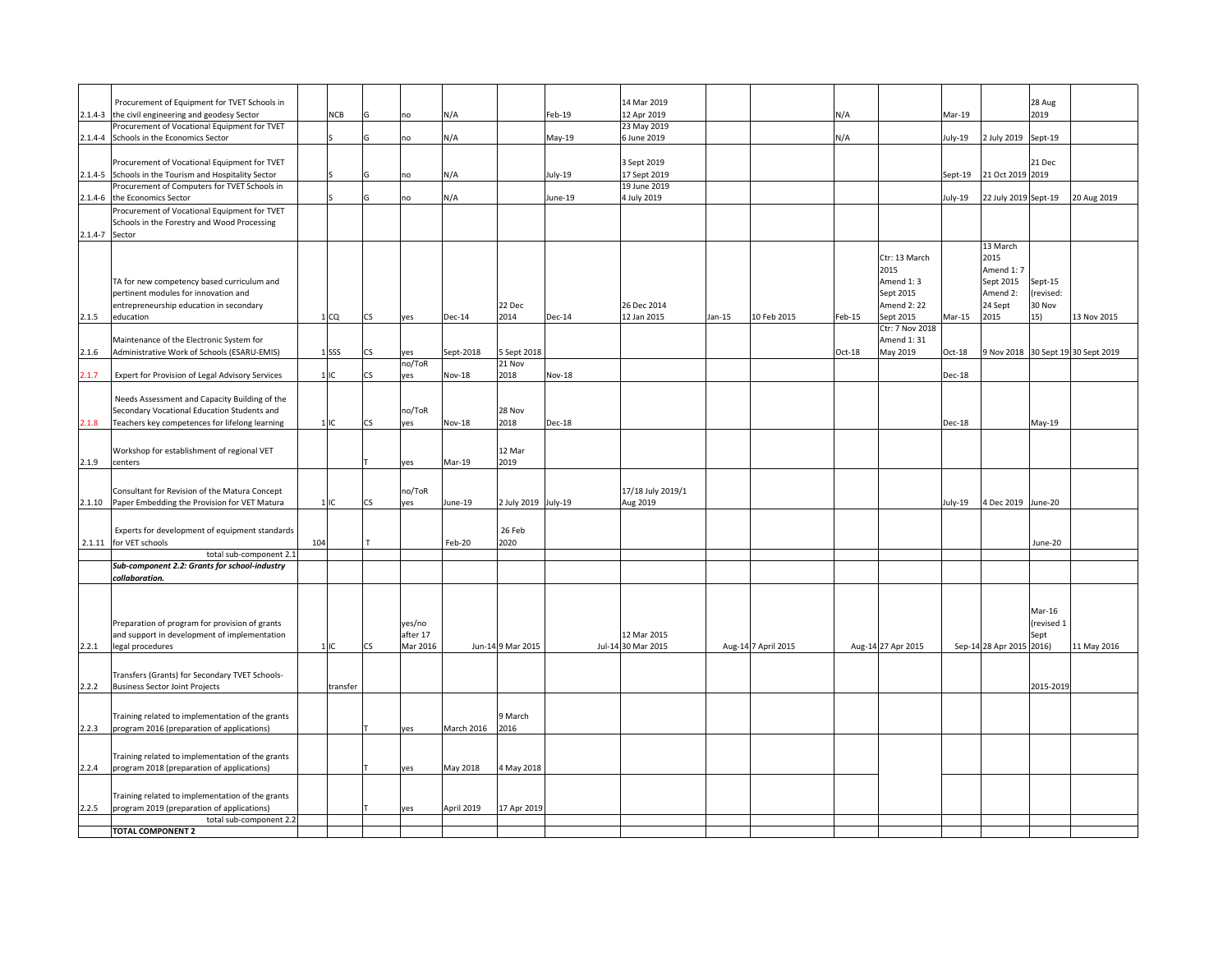|              | Component 3: Improving the innovative<br>capacity of enterprises and collaboration with                         |                 |      |               |           |                     |          |                                      |        |                     |        |                                |             |                         |                     |              |
|--------------|-----------------------------------------------------------------------------------------------------------------|-----------------|------|---------------|-----------|---------------------|----------|--------------------------------------|--------|---------------------|--------|--------------------------------|-------------|-------------------------|---------------------|--------------|
|              | research organizations                                                                                          |                 |      |               |           |                     |          |                                      |        |                     |        |                                |             |                         |                     |              |
|              | Sub-component 3.1: Capacity Building of the<br><b>Fund for Innovation and Technology</b><br>Development (FITD). |                 |      |               |           |                     |          |                                      |        |                     |        |                                |             |                         |                     |              |
|              |                                                                                                                 |                 |      |               |           |                     |          |                                      |        |                     |        |                                |             |                         |                     |              |
|              |                                                                                                                 |                 |      |               |           |                     |          |                                      |        |                     |        | CTR-20 Nov                     |             | Ctr: 26 Nov<br>2014     |                     |              |
|              |                                                                                                                 |                 |      |               |           |                     |          |                                      |        |                     |        | 2014                           |             | Amend 1: 1              |                     |              |
|              |                                                                                                                 |                 |      |               |           |                     |          |                                      |        |                     |        | Amend 1-26                     |             | Mar 2016                |                     |              |
|              |                                                                                                                 |                 |      |               |           |                     |          |                                      |        |                     |        | Feb 2016<br>Amend 2-13         |             | Amend 2:<br>21 Apr 2017 |                     |              |
|              |                                                                                                                 |                 |      |               |           |                     |          |                                      |        |                     |        | Apr 2017                       |             | Amend 3:                |                     |              |
|              |                                                                                                                 |                 |      |               |           |                     |          | 16 July 2014                         |        |                     |        | Amend 3-                       |             | 31 May                  |                     |              |
| 3.1.1        | Resident Advisor for Capacity Building of the FITD                                                              | 1IC             | CS   | yes           |           | May-14 8 Apr 2014   |          | Jun-14 30 July 2014                  |        | Jul-14 15 Sept 2014 |        | Aug-14 31May19                 | Sep-14 2019 |                         | Apr-21              |              |
| 3.1.2        | Capacity Building of the FITD                                                                                   |                 | T/OC |               | 2014-2019 |                     |          |                                      |        |                     |        |                                |             |                         |                     |              |
|              |                                                                                                                 |                 |      |               |           |                     |          |                                      |        |                     |        |                                |             | Ctr: 3 Nov              |                     |              |
|              |                                                                                                                 |                 |      |               |           |                     |          |                                      |        |                     |        |                                |             | 2014                    |                     |              |
|              |                                                                                                                 |                 |      |               |           |                     |          |                                      |        |                     |        |                                |             | Amend 1:<br>10 Aug 15   |                     |              |
|              |                                                                                                                 |                 |      |               |           |                     |          |                                      |        |                     |        |                                |             | Amend 2: 1              |                     |              |
|              |                                                                                                                 |                 |      |               |           |                     |          |                                      |        |                     |        | CTR-29 Oct 2014                |             | <b>Mar 16</b>           |                     |              |
|              |                                                                                                                 |                 |      | yes/no        |           |                     |          |                                      |        |                     |        | Amend 1:31<br><b>July 2015</b> |             | Amend 3: 7<br>Oct 16    |                     |              |
|              |                                                                                                                 |                 |      | after 17      |           |                     |          | 21 July 2014                         |        |                     |        | Amend 2: 26                    |             | Amend 4:                |                     |              |
| 3.1.3        | Software for the Needs of the FITD                                                                              | 1 <sub>CO</sub> |      | Mar 2016      |           | Apr-14 18 July 2014 |          | May-14 6 Aug 2014                    |        | May-14 23 Sept 2014 | un-14  | Feb 2016                       |             | Jun-14 12 Apr 17        | May-19              | 31 May 2019  |
|              |                                                                                                                 |                 |      | yes           | Apr-14    | 5 Mar 2014 May-14   |          | 15 Apr 2014/                         | May-14 |                     | May-14 | BER-24 May<br>2014             | Jun-14      | 30 May<br>2014          |                     | 21 June 2014 |
| 3.1.4        | Equipment for the FITD                                                                                          | 1 <sub>S</sub>  |      |               |           |                     |          | 29 Apr 2014                          |        |                     |        |                                |             |                         | $Sep-14$            |              |
|              | Office chairs for FITD                                                                                          |                 |      |               |           |                     | Mar-16   | 17 Mar 2016<br>31 Mar 2016           |        |                     |        |                                |             | 11 April<br>2016        | 12 May<br>2016      |              |
| $3.1.4 - 1$  | Procurement of Office Furniture for FITD and                                                                    | 1S              |      | no            |           |                     |          | 24 Aug 2018/                         | Mar-16 |                     |        |                                | Apr-16      | 26 Sept                 | 26 Oct              |              |
| 3.1.4-2 MOES |                                                                                                                 | 1 <sub>S</sub>  |      | no            |           |                     | $Jan-18$ | 7 Sept 2018                          |        |                     |        |                                | Feb-18      | 2018                    | 2018                |              |
| 3.1.5        | Hardware for the FITD and MOES                                                                                  | 1 <sub>S</sub>  |      | no            |           |                     | May-16   | 18 July 2018/<br>1 Aug 2018          |        |                     |        |                                | July-16     | 27 Sept<br>2018         | 5 Nov<br>2018       | 28 Jan 2019  |
|              |                                                                                                                 |                 |      |               |           |                     |          |                                      |        |                     |        |                                |             |                         |                     |              |
|              |                                                                                                                 |                 |      |               |           |                     |          |                                      |        |                     |        |                                |             |                         |                     |              |
|              |                                                                                                                 |                 |      |               |           |                     |          |                                      |        |                     |        |                                |             | 30 Sept<br>2016         |                     |              |
|              |                                                                                                                 |                 |      |               |           |                     |          |                                      |        |                     |        |                                |             | Amend 1:                | 30 Apr              |              |
|              |                                                                                                                 |                 |      |               |           |                     |          |                                      |        |                     |        |                                |             | 15 Dec 2016 2017        |                     |              |
|              |                                                                                                                 |                 |      |               |           |                     |          | 10 June 2016 (UNDB)/                 |        |                     |        |                                |             | Amend 2:<br>12 May      | (revised:<br>31 Dec |              |
| 3.1.6        | Technical assistance/capacity building for grants<br>beneficiaries                                              | CQ              | CS   | no/ToR<br>yes | May 16    | 2 June 2016 Jun-16  |          | 14 June 2016 (local)<br>27 June 2016 |        |                     |        |                                | July-16     | 2017                    | 2017                | 31 Dec 2017  |
|              |                                                                                                                 |                 |      |               |           |                     |          |                                      |        |                     |        |                                |             |                         |                     |              |
| 3.1.7        | Training for grant beneficiaries                                                                                |                 | T/OC |               |           |                     |          |                                      |        |                     |        |                                |             |                         | 2014-2019           |              |
|              |                                                                                                                 |                 |      |               |           |                     |          |                                      |        |                     |        |                                |             |                         |                     |              |
|              |                                                                                                                 |                 |      | no/           |           |                     |          | 9 Apr 2016                           |        |                     |        |                                |             | 18 May                  | 31 Dec              |              |
|              | 3.1.8-1 FITD Financial Management Assistant                                                                     | 1IC             | CS   | ToR yes       | Mar-16    | 1 Apr 2016 Apr-16   |          | 22 Apr 2016                          |        |                     |        |                                | May-16      | 2016                    | 2020                |              |
|              |                                                                                                                 |                 |      |               |           |                     |          |                                      |        |                     |        |                                |             |                         |                     |              |
|              |                                                                                                                 |                 |      |               |           |                     |          |                                      |        |                     |        |                                |             |                         |                     |              |
|              |                                                                                                                 |                 |      |               |           |                     |          |                                      |        |                     |        |                                |             |                         |                     |              |
|              |                                                                                                                 |                 |      | no/           |           |                     |          | 9 Apr 2016                           |        |                     |        |                                |             | 18 May                  | 30 Apr              |              |
|              | 3.1.8-2 FITD Program Assistant                                                                                  | 1 <sub>IC</sub> | CS   | ToR yes       | Mar-16    | 1 Apr 2016 Apr-16   |          | 22 Apr 2016                          |        |                     |        |                                | May-16      | 2016                    | 2021                |              |
|              |                                                                                                                 |                 |      |               |           |                     |          |                                      |        |                     |        |                                |             |                         |                     |              |
| 3.1.9        | FITD Committee for Approval of Investments                                                                      | 5 IC            | CS   | no            |           |                     |          |                                      |        |                     |        |                                | Dec-17      |                         |                     |              |
|              | total sub-component 3.1                                                                                         |                 |      |               |           |                     |          |                                      |        |                     |        |                                |             |                         |                     |              |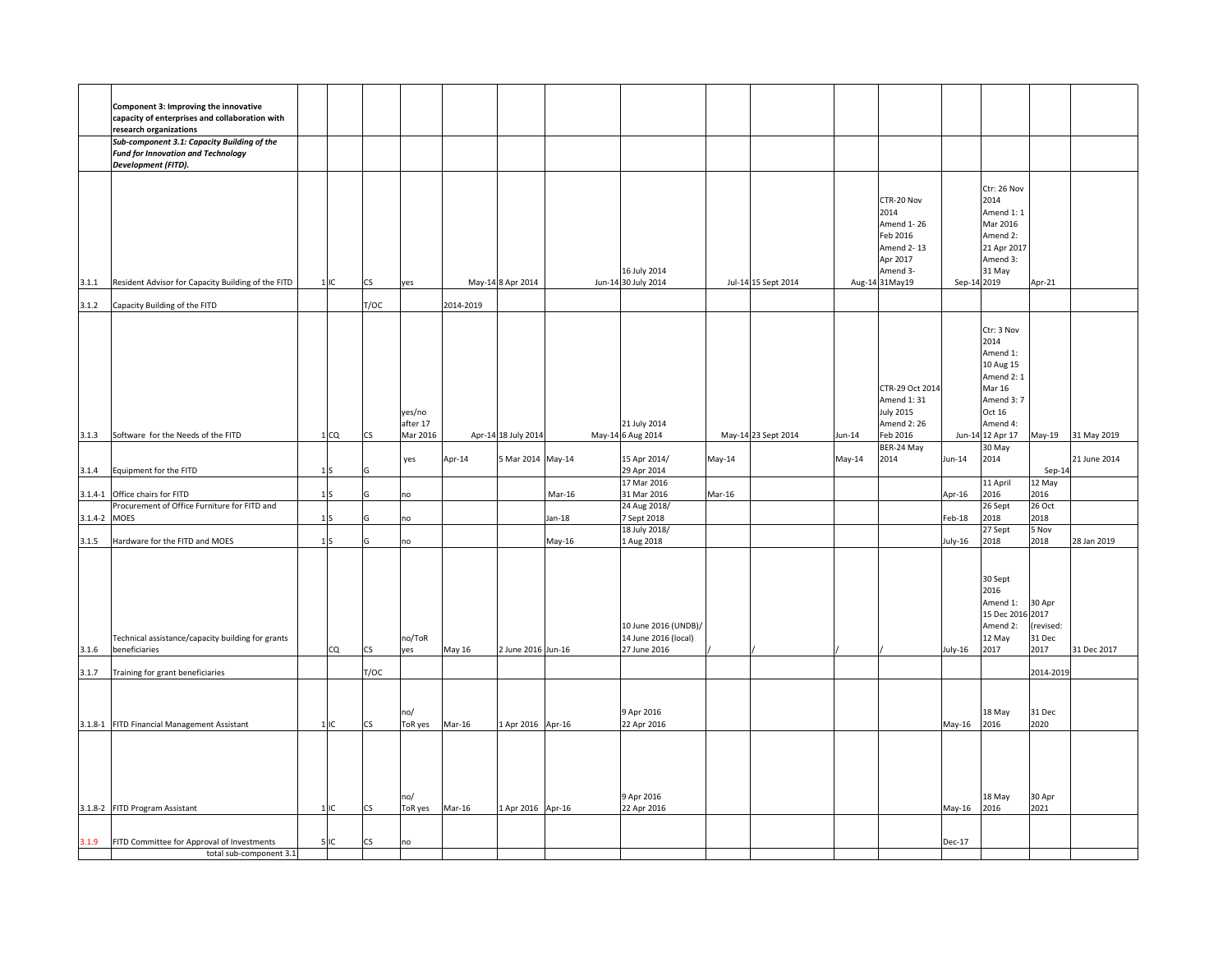|       | Sub-component 3.2: Pilot of Financial               |     |                          |            |         |                    |        |                    |     |                    |             |            |         |                         |           |             |
|-------|-----------------------------------------------------|-----|--------------------------|------------|---------|--------------------|--------|--------------------|-----|--------------------|-------------|------------|---------|-------------------------|-----------|-------------|
|       | Instruments to be delivered by FITD                 |     |                          |            |         |                    |        |                    |     |                    |             |            |         |                         |           |             |
|       |                                                     |     |                          |            |         |                    |        |                    |     |                    |             |            |         |                         |           |             |
| 3.2.1 | Grants to Support Development of Accelerators       |     | transfer                 |            |         |                    |        |                    |     |                    |             |            |         |                         | 2014-2019 |             |
|       | Grants to Support Start-Up and Innovations for      |     |                          |            |         |                    |        |                    |     |                    |             |            |         |                         |           |             |
|       | Micro and Small Entrepreneurs and Spin-Off          |     |                          |            |         |                    |        |                    |     |                    |             |            |         |                         |           |             |
| 3.2.2 | Companies                                           |     | transfer                 |            |         |                    |        |                    |     |                    |             |            |         |                         | 2014-2019 |             |
|       | Grants to Support Commercialization of              |     |                          |            |         |                    |        |                    |     |                    |             |            |         |                         |           |             |
| 3.2.3 | Innovation for SMEs                                 |     | transfer                 |            |         |                    |        |                    |     |                    |             |            |         |                         | 2014-2019 |             |
|       | <b>Grants to Support Transfer of Technology</b>     |     |                          |            |         |                    |        |                    |     |                    |             |            |         |                         |           |             |
| 3.2.4 |                                                     |     |                          |            |         |                    |        |                    |     |                    |             |            |         |                         | 2014-2019 |             |
|       | (tech extension)                                    |     | transfer                 |            |         |                    |        |                    |     |                    |             |            |         |                         |           |             |
|       | total sub-component 3.2<br><b>TOTAL COMPONENT 3</b> |     |                          |            |         |                    |        |                    |     |                    |             |            |         |                         |           |             |
|       |                                                     |     |                          |            |         |                    |        |                    |     |                    |             |            |         |                         |           |             |
|       |                                                     |     |                          |            |         |                    |        |                    |     |                    |             |            |         |                         |           |             |
|       | Component 4 - Project Management and                |     |                          |            |         |                    |        |                    |     |                    |             |            |         |                         |           |             |
|       | <b>Monitoring and Evaluation</b>                    |     |                          |            |         |                    |        |                    |     |                    |             |            |         |                         |           |             |
|       | Sub-component 4.1: Project Management               |     |                          |            |         |                    |        |                    |     |                    |             |            |         |                         |           |             |
|       |                                                     |     |                          |            |         |                    |        |                    |     |                    |             |            |         |                         |           |             |
|       |                                                     |     |                          |            |         |                    |        |                    |     |                    |             |            |         |                         |           |             |
|       |                                                     |     |                          |            |         |                    |        |                    |     |                    |             |            |         |                         |           |             |
|       |                                                     |     |                          |            |         |                    |        |                    |     |                    |             |            |         |                         |           |             |
|       |                                                     |     |                          |            |         |                    |        |                    |     |                    |             |            |         |                         |           |             |
|       |                                                     |     |                          |            |         |                    |        |                    |     |                    |             |            |         |                         |           |             |
|       |                                                     |     |                          |            |         |                    |        |                    |     |                    |             |            |         |                         |           |             |
|       |                                                     |     |                          |            |         |                    |        |                    |     |                    |             |            |         |                         |           |             |
|       |                                                     |     |                          |            |         |                    |        |                    |     |                    |             |            |         |                         |           |             |
|       |                                                     |     |                          |            |         |                    |        | 24 Jan 2014        |     |                    |             | CTR-28 Feb |         |                         | 30 Apr    |             |
|       | 4.1.1 Project Manager/Director                      | 1IC | CS                       | yes        |         | Jan-14 20 Jan 2014 |        | Jan-14 6 Feb 2014  |     | Feb-14 25 Feb 2014 | Feb-14 2014 |            |         | Mar-14 28 Feb 2014 2021 |           |             |
|       |                                                     |     |                          |            |         |                    |        |                    |     |                    |             |            |         |                         |           |             |
|       |                                                     |     |                          |            |         |                    |        |                    |     |                    |             |            |         |                         |           |             |
|       |                                                     |     |                          |            |         |                    |        |                    |     |                    |             |            |         |                         |           |             |
|       |                                                     |     |                          |            |         |                    |        |                    |     |                    |             |            |         |                         |           |             |
|       |                                                     |     |                          |            |         |                    |        |                    |     |                    |             |            |         |                         |           |             |
|       |                                                     |     |                          |            |         |                    |        |                    |     |                    |             |            |         |                         |           |             |
|       |                                                     |     |                          |            |         |                    |        |                    |     |                    |             |            |         |                         |           |             |
|       |                                                     |     |                          |            |         |                    |        |                    |     |                    |             |            |         |                         |           |             |
|       |                                                     |     |                          |            |         |                    |        |                    |     |                    |             |            |         |                         |           |             |
|       |                                                     |     |                          |            |         |                    |        | 24 Jan 2014        |     |                    |             | CTR-28 Feb |         |                         | 30 Apr    |             |
| 4.1.2 | Procurement Manager                                 | 1IC | $\mathsf{CS}\,$          | yes        |         | Jan-14 20 Jan 2014 |        | Jan-14 6 Feb 2014  |     | Feb-14 25 Feb 2014 | Feb-14 2014 |            |         | Mar-14 28 Feb 2014 2021 |           |             |
|       |                                                     |     |                          |            |         |                    |        |                    |     |                    |             |            |         |                         |           |             |
|       |                                                     |     |                          |            |         |                    |        |                    |     |                    |             |            |         |                         |           |             |
|       |                                                     |     |                          |            |         |                    |        |                    |     |                    |             |            |         |                         |           |             |
|       |                                                     |     |                          |            |         |                    |        |                    |     |                    |             |            |         |                         |           |             |
|       |                                                     |     |                          |            |         |                    |        |                    |     |                    |             |            |         |                         |           |             |
|       |                                                     |     |                          |            |         |                    |        |                    |     |                    |             |            |         |                         |           |             |
|       |                                                     |     |                          |            |         |                    |        |                    |     |                    |             |            |         |                         |           |             |
|       |                                                     |     |                          |            |         |                    |        |                    |     |                    |             |            |         |                         |           |             |
|       |                                                     |     |                          |            |         |                    |        | 24 Jan 2014        |     |                    |             | CTR-28 Feb |         |                         | 30 Apr    |             |
| 4.1.3 | <b>Financial Manager</b>                            | 1IC | CS                       | yes        |         | Jan-14 20 Jan 2014 |        | Jan-14 6 Feb 2014  |     | Feb-14 25 Feb 2014 | Feb-14 2014 |            |         | Mar-14 28 Feb 2014 2021 |           |             |
|       |                                                     |     |                          | no/ToR     |         |                    |        | 3/4 Aug 2017       |     |                    |             |            |         |                         | 31 May    |             |
| 4.1.4 | <b>Higher Education Coordinator</b>                 | 1IC | $\mathsf{CS}\,$          | yes        |         | Jan-14 2 Aug 2017  |        | Jan-14 15 Aug 2017 |     |                    |             |            |         | Mar-14 5 Oct 2017       | 2019      | 31 Dec 2017 |
|       |                                                     |     |                          |            |         |                    |        |                    |     |                    |             |            |         |                         |           |             |
|       |                                                     |     |                          |            |         | 28 Mar             |        |                    |     |                    |             |            |         |                         | 31 May    |             |
|       |                                                     |     |                          | no/revised |         |                    |        | 14 June 2018/      |     |                    |             |            |         |                         |           |             |
|       | <b>Higher Education Coordinator 2</b>               | 1IC | CS                       | ToR yes    | Mar-18  | 2018               | Apr-18 | 28 June 2018       | N/A | N/A                | N/A         | N/A        | Apr-18  | 2 July 2018             | 2019      | 31 May 2019 |
|       |                                                     |     |                          |            |         | 28 Mar             |        | 5 July 2019        |     |                    |             |            |         |                         | 30 Apr    |             |
|       | Higher Education Coordinator 3                      | 1IC | CS                       | no         |         | 2018               |        | 18 July 2019       |     |                    |             |            | July-19 | 31 July 2019 2021       |           |             |
|       |                                                     |     |                          | no/ToR     |         |                    |        | 3/4 Aug 2017       |     |                    |             |            |         |                         | 31 May    |             |
|       | 4.1.4-1 Higher Education Assistant Coordinator 1    | 1IC | $\mathsf{CS}\phantom{0}$ | yes        | July-17 | 2 Aug 2017 Aug-17  |        | 15 Aug 2017        |     |                    |             |            | Sept-17 | 5 Oct 2017              | 2019      | 18 Apr 2018 |
|       |                                                     |     |                          |            |         |                    |        |                    |     |                    |             |            |         |                         |           |             |
|       |                                                     |     |                          |            |         |                    |        |                    |     |                    |             |            |         |                         |           |             |
|       |                                                     |     |                          |            |         |                    |        |                    |     |                    |             |            |         |                         |           |             |
|       |                                                     |     |                          |            |         |                    |        |                    |     |                    |             |            |         |                         |           |             |
|       |                                                     |     |                          |            |         |                    |        |                    |     |                    |             |            |         |                         |           |             |
|       |                                                     |     |                          |            |         |                    |        |                    |     |                    |             |            |         |                         |           |             |
|       |                                                     |     |                          |            |         |                    |        |                    |     |                    |             |            |         |                         |           |             |
|       |                                                     |     |                          | no/ToR     |         |                    |        | 14 June 2018/      |     |                    |             |            |         |                         | 30 Apr    |             |
|       | Higher Education Assistant Coordinator 2            | 1IC | <b>CS</b>                | yes        | July-17 | 2 Aug 2017 Apr-18  |        | 28 June 2018       | N/A | N/A                | N/A         | N/A        |         | Apr-18 2 July 2018      | 2021      |             |
|       |                                                     |     |                          |            |         |                    |        |                    |     |                    |             |            |         |                         |           |             |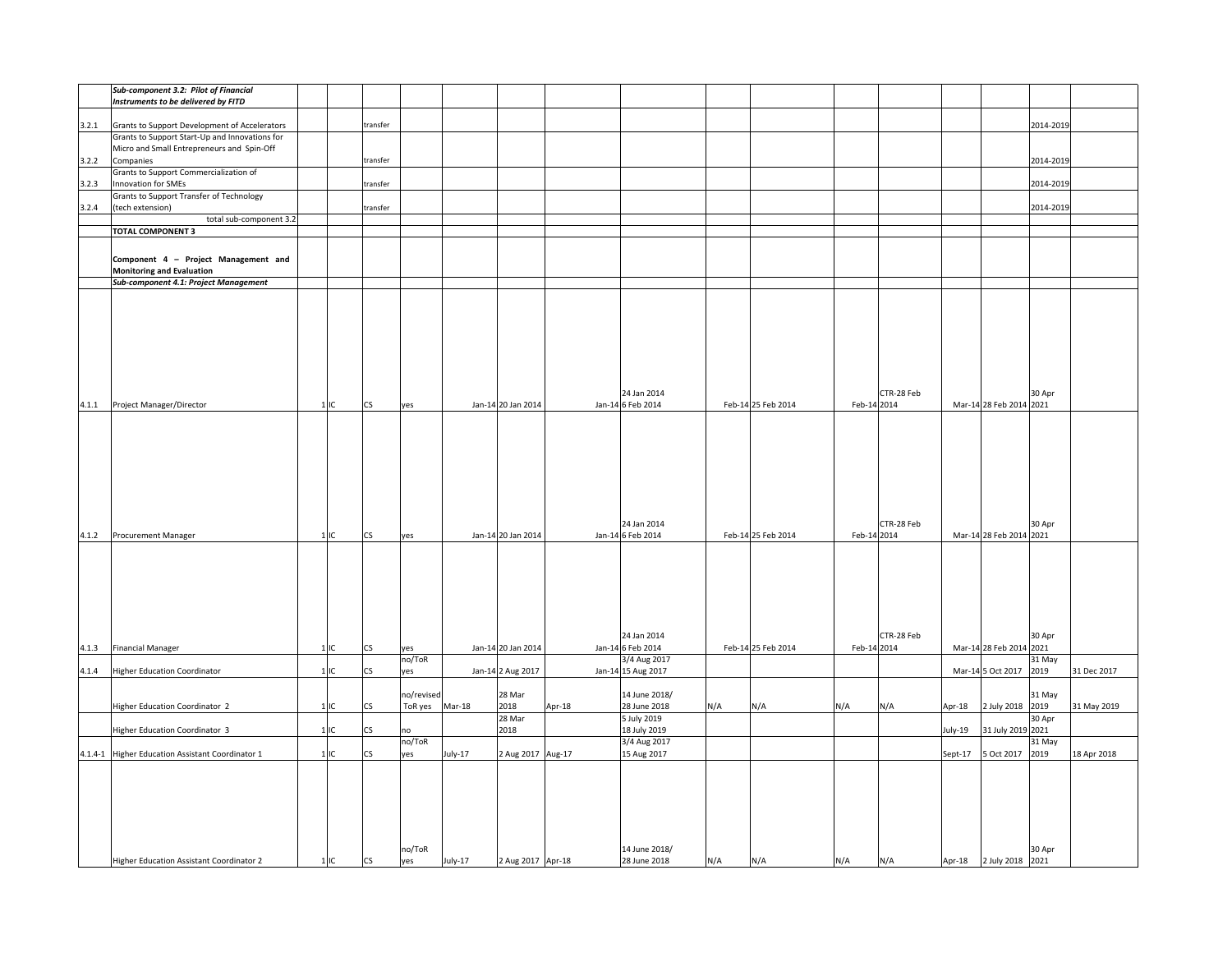|        |                                                     |        |                          | yes/no<br>after 17   |             |                    |        | 5 Nov 2015                       |        |                    |             |                      |             |                         | 30 June        |              |
|--------|-----------------------------------------------------|--------|--------------------------|----------------------|-------------|--------------------|--------|----------------------------------|--------|--------------------|-------------|----------------------|-------------|-------------------------|----------------|--------------|
| 4.1.5  | Coordinator for modernization of VET                | 1IC    | CS                       | Mar 2016             |             | Jan-14 2 Nov 2015  |        | Jan-14 19 Nov 2015               |        | Feb-14 11 Dec 2015 |             | Feb-14 Ctr-16 Dec 15 |             | Mar-14 18 Dec 2015 2020 |                | 30 June 2020 |
|        |                                                     |        |                          |                      |             |                    |        |                                  |        |                    |             |                      |             |                         |                |              |
|        |                                                     |        |                          |                      |             |                    |        |                                  |        |                    |             |                      |             |                         |                |              |
|        |                                                     |        |                          |                      |             |                    |        |                                  |        |                    |             |                      |             |                         |                |              |
|        |                                                     |        |                          |                      |             |                    |        | 24 Jan 2014                      |        |                    |             | CTR-28 Feb           |             |                         | 31 May         |              |
| 4.1.6  | Coordinator for business and innovations            | 1IC    | $\mathsf{CS}\,$          | yes                  |             | Jan-14 20 Jan 2014 |        | Jan-14 6 Feb 2014                |        | Feb-14 25 Feb 2014 | Feb-14 2014 |                      |             | Mar-14 28 Feb 2014 2019 |                | 31 Jan 2016  |
|        |                                                     |        |                          |                      |             |                    |        |                                  |        |                    |             |                      |             |                         |                |              |
|        |                                                     |        |                          |                      |             |                    |        |                                  |        |                    |             |                      |             |                         |                |              |
|        |                                                     |        |                          | yes/no<br>after 17   |             |                    |        | 15 Jan 2016                      |        |                    |             |                      |             |                         | 30 Apr         |              |
|        | 4.1.6-1 Coordinator for business and innovations 2  | $1$ IC | CS                       | Mar 2016             |             | 20 Jan 2014 Jan-16 |        | 29 Jan 2016                      | Jan-16 | 10 Feb 2016        | Feb-16      | Ctr-12 Feb 16        | Feb-16      | 17 Feb 2016 2021        |                |              |
|        |                                                     |        |                          |                      |             |                    |        |                                  |        |                    |             |                      |             |                         |                |              |
|        |                                                     |        |                          |                      |             |                    |        |                                  |        |                    |             |                      |             |                         |                |              |
|        |                                                     |        |                          |                      |             |                    |        |                                  |        |                    |             |                      |             |                         |                |              |
|        | Assistant coordinator for business and              |        |                          | no/ToR               |             | 19 Mar             |        | 14 June 2018/                    |        |                    |             |                      |             |                         | 30 Apr         |              |
|        | 4.1.6-2 innovations                                 | 1IC    | $\mathsf{CS}\phantom{0}$ | yes                  | Mar-18 2018 |                    |        | Apr-18 28 June 2018              | N/A    | N/A                | N/A         | N/A                  | Apr-18      | 2 July 2018             | 2021           |              |
|        |                                                     |        |                          |                      |             |                    |        |                                  |        |                    |             |                      |             |                         |                |              |
|        |                                                     |        |                          |                      |             |                    |        |                                  |        |                    |             |                      |             |                         |                |              |
|        |                                                     |        |                          |                      |             |                    |        |                                  |        |                    |             |                      |             |                         |                |              |
|        |                                                     |        |                          |                      |             |                    |        |                                  |        |                    |             |                      |             |                         |                |              |
|        |                                                     |        |                          | yes/no               |             |                    |        |                                  |        |                    |             |                      |             |                         |                |              |
|        |                                                     |        |                          | after 17             |             |                    |        | 1 Oct 2014                       |        |                    |             |                      |             | 25 Nov                  | 30 Apr         |              |
| 4.1.7  | Monitoring and Evaluation Specialist                | 1IC    | CS                       | Mar 2016             |             | Jan-14 7 Apr 2014  |        | Jan-14 10 Oct 2014               |        | Feb-14 5 Nov 2014  |             | Feb-14 20 Nov 2014   | Mar-14 2014 |                         | 2021           |              |
|        |                                                     |        |                          |                      |             |                    |        |                                  |        |                    |             |                      |             |                         |                |              |
|        |                                                     |        |                          |                      |             |                    |        |                                  |        |                    |             |                      |             |                         |                |              |
|        |                                                     |        |                          |                      |             |                    |        |                                  |        |                    |             |                      |             |                         |                |              |
|        |                                                     |        |                          |                      |             |                    |        |                                  |        |                    |             |                      |             |                         |                |              |
|        |                                                     |        |                          |                      |             |                    |        |                                  |        |                    |             |                      |             |                         |                |              |
|        |                                                     |        |                          |                      |             |                    |        |                                  |        |                    |             |                      |             |                         |                |              |
|        |                                                     |        |                          |                      |             |                    |        |                                  |        |                    |             |                      |             |                         |                |              |
|        |                                                     |        |                          |                      |             |                    |        |                                  |        |                    |             |                      |             |                         |                |              |
|        |                                                     |        |                          |                      |             |                    |        |                                  |        |                    |             |                      |             |                         |                |              |
|        |                                                     |        |                          |                      |             |                    |        |                                  |        |                    |             | Ctr1. 17 Apr         |             | 1. 20 Apr               |                |              |
|        |                                                     |        |                          | yes/no               |             |                    |        |                                  |        |                    |             | 2015                 |             | 2015                    |                |              |
| 4.1.8  | <b>Environmental Consultants</b><br>(2 consultants) | 2IC    | CS                       | after 17<br>Mar 2016 |             | Jan-14 9 Feb 2015  |        | 16 Feb 2015<br>Jan-14 2 Mar 2015 |        | Feb-14 27 Mar 2015 | Feb-14 2015 | Ctr2. 14 Apr         | Mar-14 2015 | 2.14 Apr                | 30 Apr<br>2021 |              |
|        |                                                     |        |                          | yes/no<br>after 17   |             |                    |        |                                  |        |                    |             |                      |             |                         | 31 May         |              |
| 1.1.9  | IT Specialist                                       | $1$ IC | $\mathsf{CS}\,$          | Mar 2016             |             | Jan-14 7 Apr 2014  | Jan-14 |                                  | Feb-14 |                    | Feb-14      |                      | Mar-14      |                         | 2019           |              |
| 4.1.10 | Operating Cost for the PMU                          |        | ОC                       |                      |             |                    |        |                                  |        |                    |             |                      |             |                         | 2014-2020      |              |
|        | 4.1.11 Training for PIU staff                       |        |                          |                      |             |                    |        |                                  |        |                    |             |                      |             |                         | 2014-2019      |              |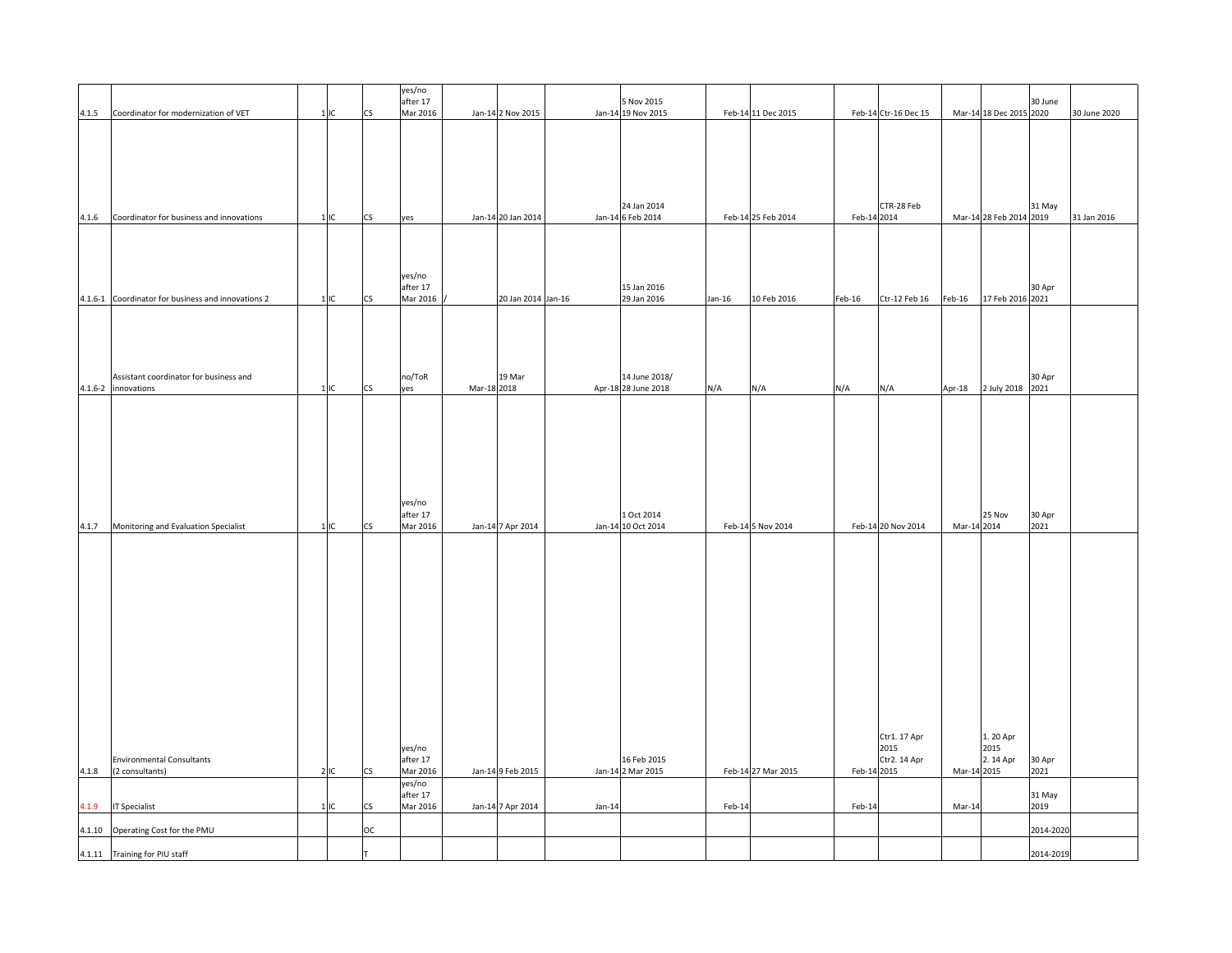| 4.1.12        | Financial/Accounting Software and support and<br>maintenance for the project duration |                 |           | ves                |             | Jan-14 5 Mar 2014  | $Jan-14$    | 5 Mar 2014<br>17 Mar 2014         | Feb-14   |             | $Mar-14$ | 7 Apr 2014              | Mar-14        | 8 Apr 2014              | 30 Apr<br>2021    |                                  |
|---------------|---------------------------------------------------------------------------------------|-----------------|-----------|--------------------|-------------|--------------------|-------------|-----------------------------------|----------|-------------|----------|-------------------------|---------------|-------------------------|-------------------|----------------------------------|
| 4.1.13        | Equipment for the PMU                                                                 |                 |           | yes                |             | Feb-14 5 Mar 2014  |             | 15 Apr 2014<br>Feb-14 29 Apr 2014 | Mar-14   |             | May-14   | 24 May 2014             | Apr-14 2014   | 30 May                  | Jun-14            | 21 June 2014                     |
|               | 4.1.13-1 Office equipment for PMU                                                     | 1 <sup>5</sup>  |           | no/spec<br>yes     | $Jan-17$    | 26 Jan 2017 Jan-17 |             |                                   |          |             |          |                         | Feb-17        | 10 Feb 2017 Feb-17      |                   |                                  |
| $4.1.13 -$    |                                                                                       |                 |           |                    |             |                    |             | 2 July 2018                       |          |             |          |                         |               | 10 Aug                  |                   |                                  |
| $4.1.13 -$    | Equipment for PMU office                                                              |                 | G         | no                 |             |                    | June-18     | 16 July 2018<br>4 Sept 2018/      |          |             |          |                         | July-18       | 2018<br>25 Sept         | Aug-18<br>26 Sept | 10 Aug 2018                      |
|               | Cellular Phones                                                                       |                 | G         | no                 |             |                    |             | 13 Sept 2018                      |          |             |          |                         | Sept-18       | 2018                    | 2018              |                                  |
| $4.1.13 -$    | Phones                                                                                |                 |           |                    |             |                    | Nov-19      | 27 Nov 2019<br>10 Dec 2019        |          |             |          |                         | Dec-19        | 25 Dec<br>2019          | Dec-19            | 2 Jan 2020                       |
| $4.1.13 -$    | Camera                                                                                |                 |           |                    |             |                    | Dec-19      |                                   |          |             |          |                         | Jan-20        |                         | Jan-20            |                                  |
|               |                                                                                       |                 |           |                    |             |                    |             |                                   |          |             |          |                         |               |                         |                   |                                  |
|               |                                                                                       |                 |           |                    |             |                    |             | 12 Feb 2016                       |          |             |          | 14 Apr 2016<br>Amend 1- |               |                         | 31 Oct            |                                  |
|               | 4.1.14 Project Audit                                                                  | 1 LCS           | CS        | yes                |             | May-14 11 Feb 2016 |             | Jun-14 11 March 2016              | $Jul-14$ |             |          | Aug-14 31May19          |               | Sep-14 19 Apr 2016 2021 | 31 Aug            |                                  |
|               |                                                                                       |                 |           |                    |             |                    |             | 20 Nov 2018                       |          |             |          |                         |               |                         | 2019/revis        |                                  |
|               | Long-Term External Promotional Campaigne for<br>4.1.15 the SDIS Project Reforms       | 1 <sub>CO</sub> | CS        | no/ToR<br>yes      |             | Nov-14 7 Nov 2018  | Dec-14 2018 | 4 Dec 2018/20 Dec                 |          |             |          |                         |               | Jun-15 13 Feb 2019 2019 | ed 30 Nov         | 30 Nov 2019                      |
| 1.1.16        | Vehicle for the PMU                                                                   |                 |           | no                 | $Jun-14$    |                    | $Jul-14$    |                                   | Aug-14   |             |          |                         | Oct-14        |                         | Dec-14            |                                  |
|               |                                                                                       |                 |           |                    |             | 12 Mar             |             | 15 Apr 2014                       |          |             |          |                         |               | 20 May                  |                   |                                  |
| 4.1.17        | Hardware for the PMU                                                                  | 1 <sup>S</sup>  | G         | yes                | Feb-14 2014 |                    |             | Feb-14 28 Apr 2014<br>28 May 2015 | Mar-14   |             | May-14   | 8 May 2014              | Apr-14 2014   |                         | June-14           | 4 June 2014                      |
| $4.1.17 -$    | 4.1.17-1 Procurement of Hardware Equipment                                            | 1 <sup>5</sup>  |           | no                 |             |                    | June-15     | 10 June 2015<br>12 Nov 2019       |          |             |          |                         | June-15       | 19 Aug 2015 July-15     |                   | 24 Aug 2015                      |
| $\mathcal{P}$ | <b>Procurement of Printers</b>                                                        | 1 <sup>S</sup>  |           | no                 |             |                    | Nov-19      | 25 Nov 2019                       |          |             |          |                         | Dec 2019      |                         |                   | 17 Dec 2019 Dec 2019 18 Dec 2019 |
|               |                                                                                       |                 |           |                    |             |                    |             |                                   |          |             |          |                         |               |                         |                   |                                  |
|               |                                                                                       |                 |           |                    |             |                    |             |                                   |          |             |          |                         |               |                         |                   |                                  |
|               |                                                                                       |                 |           | yes/no<br>after 17 |             | 23 Sept            |             | 24 Oct 2014                       |          |             |          |                         |               |                         | 31 May            |                                  |
| 4.1.18        | Administrative Assistant                                                              | 1IC             | <b>CS</b> | Mar 2016 Sept-14   |             | 2014               | Sept-14     | 3 Nov 2014                        | $Oct-14$ | 20 Nov 2014 | Nov-14   | 27 Nov 2014             | <b>Dec-14</b> | L Dec 2014              | 2019<br>30 Apr    | 20 March 2018                    |
|               | 4.1.18-1 Administrative Assistant 2                                                   |                 | CS        | no                 |             | 23 Sept<br>2014    | Apr-18      | 14 June 2018/<br>28 June 2018     | N/A      | ۷/A         | N/A      | ۷/A                     | Apr-18        | 2 July 2018             | 2021              |                                  |
|               |                                                                                       |                 |           |                    |             |                    |             |                                   |          |             |          |                         |               |                         |                   |                                  |
|               |                                                                                       |                 |           |                    |             |                    |             |                                   |          |             |          |                         |               |                         |                   |                                  |
|               |                                                                                       |                 |           |                    |             |                    |             |                                   |          |             |          |                         |               |                         |                   |                                  |
| 4.1.19        | <b>Procurement Assistant</b>                                                          | $\overline{1}$  | CS        | yes                | Nov-14      | 31 Oct 2014 Nov-14 |             | Dec 2014<br>10 Dec 2014           | Dec-14   | 22 Dec 2014 | Dec-14   | 29 Dec 2014             | Jan-15        | 31 Dec 2014             | 31 May<br>2019    | 29 March 2018                    |
|               |                                                                                       |                 |           |                    |             |                    |             | 23 Dec 2014                       |          |             |          |                         |               |                         |                   |                                  |
| 4.1.20        | Phones for the PMU                                                                    | 1 <sup>S</sup>  |           | no                 |             |                    | Dec-14      | 5 Jan 2015                        |          |             |          |                         | $Jan-15$      | 29 Jan 2015 Jan-15      |                   | 29 Jan 2015                      |
|               |                                                                                       |                 |           |                    |             |                    |             |                                   |          |             |          |                         |               | Ctr: 7 May<br>2015      |                   |                                  |
|               | Consulting services for logistical support in the                                     |                 |           |                    |             |                    |             |                                   |          |             |          |                         |               | Amend 1:<br>16 Oct 2015 |                   |                                  |
|               | organization of a conference dedicated to the                                         |                 |           |                    |             |                    |             |                                   |          |             |          |                         |               | Amend 2:                |                   |                                  |
| 4.1.21        | needs and challenges in the area of higher<br>education                               | 1 <sub>CO</sub> | CS        | no/<br>ToR yes     | Apr-15      | 2 Apr 2015 Apr-15  |             | 6 Apr 2015<br>20 Apr 2015         |          |             |          |                         | May-15        | 17 Mar<br>2016          | 30 Apr<br>2021    |                                  |
|               | 4.1.22 Monitoring and Evaluation Assistant                                            | $1$ IC          | CS.       | no                 |             |                    | Nov-15      | 3 Dec 2015<br>7 Dec 2015          |          |             |          |                         | Dec-15        | Dec 2015                | 31 May<br>2019    | 20 March 2018                    |
|               | 4.1.22-1 Monitoring and Evaluation Assistant 2                                        | 1IC             | <b>CS</b> | no                 |             |                    | Apr-18      | 14 June 2018/<br>28 June 2018     | N/A      | N/A         | N/A      | N/A                     | Apr-18        | 2 July 2018             | 30 Apr<br>2021    |                                  |
|               |                                                                                       |                 |           |                    |             |                    |             |                                   |          |             |          |                         |               |                         |                   |                                  |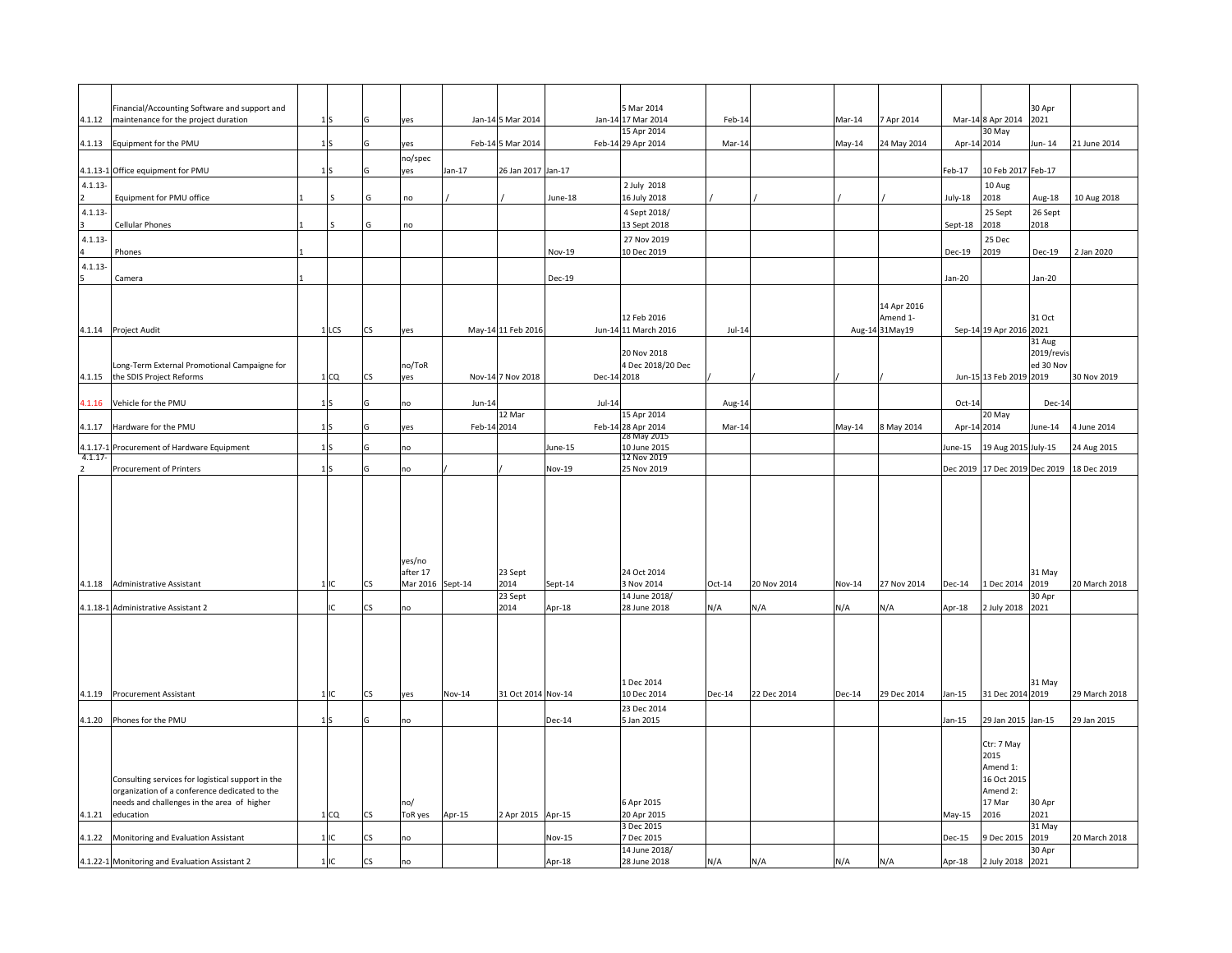|             |                                                                                                |                 |     |                 |             |                      |         |        | 27 Nov 2015                |         |                    |         |                       |             |                              | 30 Apr  |              |
|-------------|------------------------------------------------------------------------------------------------|-----------------|-----|-----------------|-------------|----------------------|---------|--------|----------------------------|---------|--------------------|---------|-----------------------|-------------|------------------------------|---------|--------------|
| 4.1.23      | <b>Grants Officer</b>                                                                          | $1$ IC          | ٢Ś  |                 |             |                      | Nov-15  |        | 4 Dec 2015                 |         |                    |         |                       | Dec-15      | 9 Dec 2015                   | 2021    |              |
|             |                                                                                                |                 |     | no/ToR          |             | 11 Sept              |         |        | 18 Sept 2019               |         |                    |         |                       |             |                              | 30 Apr  |              |
|             | 4.1.24 Appraisal Engineer                                                                      |                 | ĊŚ  | yes             | Sept-19     | 2019                 | Sept-19 |        | 27 Sept 2019               |         |                    |         |                       | Nov-19      | 28 Oct 2019 2021             |         |              |
|             | total sub-component 4.                                                                         |                 |     |                 |             |                      |         |        |                            |         |                    |         |                       |             |                              |         |              |
|             |                                                                                                |                 |     |                 |             |                      |         |        |                            |         |                    |         |                       |             |                              |         |              |
|             | Sub-component 4.2: Monitoring and Evaluation                                                   |                 |     |                 |             |                      |         |        |                            |         |                    |         |                       |             |                              |         |              |
|             |                                                                                                |                 |     | no/             |             | 30 Sept              |         |        | 20 Oct 2016/               |         |                    |         |                       |             |                              | 30 Apr  |              |
| 4.2.1       | Performance Audit for Secondary TVET grants                                                    | 1 <sub>CQ</sub> | CS  | ToR yes         | Nov-17 2016 |                      |         |        | Dec-17 3 Nov 2016          |         |                    |         |                       |             | Apr-18 12 Jan 2017 2021      |         |              |
|             |                                                                                                |                 |     |                 |             |                      |         |        |                            |         |                    |         |                       |             |                              |         |              |
|             |                                                                                                |                 |     |                 |             |                      |         |        |                            |         |                    |         |                       |             |                              |         |              |
|             |                                                                                                |                 |     | no/             |             | 30 Sept              |         |        | 20 Oct 2016/               |         |                    |         |                       |             |                              | 30 Apr  |              |
|             | 4.2.1-1 Operational Audit for Secondary TVET grants                                            | 1 <sub>CQ</sub> | CS  | ToR yes         | Sept-16     | 2016                 | Sept-16 |        | 3 Nov 2016                 |         |                    |         |                       | Dec-16      | 13 Feb 2017 2021             |         |              |
|             | Baseline and Follow-Up Survey of the                                                           |                 |     | no/             |             |                      |         |        | 20 Oct 2016/               |         |                    |         |                       |             | 29 Nov                       | 30 Apr  |              |
| 4.2.2       | Instruments for Innovation Support                                                             | 1 <sub>CO</sub> | ۲Ś  | ToR yes         | Nov-14      | 12 Oct 2016          |         |        | Dec-14 3 Nov 2016          |         |                    |         |                       | Apr-15      | 2016                         | 2021    |              |
|             | Evaluation Specialist for the Instruments for                                                  |                 |     | no/             |             | 31 May               |         |        | 10 June 2016               |         |                    |         |                       |             | 15 Sept                      | 30 Apr  |              |
| 4.2.3       | <b>Innovation Support</b>                                                                      | $1$ IC          | ٢Ś  | ToR yes         | Apr-15 2016 |                      |         |        | May-15 17 June 2016        |         |                    |         |                       | Jun-15 2016 |                              | 2021    |              |
|             | Evaluation Specialist for the Grant Program for<br>Enhancing the Collaboration between Schools |                 |     | no/             |             | 20 Sept              |         |        | 28 Sept 16/14 Oct 16       |         |                    |         |                       |             |                              | 30 Apr  |              |
| $4.2.3 - 1$ | and Business Community                                                                         | 1IC             | CS  | ToR yes         | Sept-16     | 2016                 | Sept-16 |        | 10 Oct 16/24 Oct 16        |         |                    |         |                       | $Oct-16$    | 15 Dec 2016 2021             |         |              |
|             |                                                                                                |                 |     | no/             |             |                      |         |        |                            |         |                    |         |                       |             |                              |         |              |
| 4.2.4       | Operational Audit of the FITD                                                                  | 1 <sub>CO</sub> | CS  | ToR yes         | $Jan-17$    |                      |         | Feb-17 |                            |         |                    |         |                       | $Jun-17$    |                              | Dec-17  |              |
|             |                                                                                                |                 |     |                 |             |                      |         |        |                            |         |                    |         |                       |             |                              |         |              |
|             | Technical Assistance for Policy Development and                                                |                 |     |                 |             |                      |         |        | 21 July 2014               |         |                    |         |                       |             |                              |         |              |
| 4.2.5       | Initial Set-Up of the Skills Observatory                                                       | 1 IC            | ĊŜ  | yes             | July-14     | 18 July 2014 July-14 |         |        | Aug 2014                   | Aug-14  | 26 Sept 2014       | Sept-14 | 31 Oct 2014           | $Oct-14$    | Nov 2014 May-19              |         | 23 Nov 2015  |
|             |                                                                                                |                 |     | yes/no          |             |                      |         |        |                            |         |                    |         |                       |             |                              |         |              |
|             |                                                                                                |                 |     | after 17        |             |                      |         |        | 23 July 2015               |         |                    |         |                       |             |                              |         |              |
| 4.2.6       | Development of Software for Skills Observatory                                                 | 1 <sub>CO</sub> | CS  | Mar 2016        |             | Oct-14 23 July 2015  |         |        | Nov-14 7 Aug 2015          |         | Feb-15 19 Aug 2015 |         | Mar-15 Ctr-22 Sept 15 |             | Apr-15 1 Oct 2015            | Dec-15  |              |
|             |                                                                                                |                 |     |                 |             |                      |         |        |                            |         |                    |         |                       |             |                              |         |              |
| $4.2.6 - 1$ | Hardware for the Skills Observatory                                                            | 1S              |     | no              |             |                      | Feb-16  |        |                            |         |                    |         |                       | Apr-16      |                              | Aug-16  |              |
|             | Devising a Program of innovation support                                                       |                 |     |                 |             |                      |         |        |                            |         |                    |         |                       |             |                              |         |              |
|             | measures for SMEs in traditional sectors in                                                    |                 |     | no/             |             |                      |         |        |                            |         |                    |         |                       |             |                              |         |              |
| 4.2.7       | Macedonia                                                                                      | 11C             | r٢  | ToR yes         | Jun-14      |                      | Jul-14  |        |                            |         |                    |         |                       | Sept-14     |                              | Dec-16  |              |
|             |                                                                                                |                 |     |                 |             |                      |         |        |                            |         |                    |         |                       |             |                              |         |              |
|             |                                                                                                |                 |     |                 |             |                      |         |        |                            |         |                    |         |                       |             | Ctr: 6 Apr                   |         |              |
|             |                                                                                                |                 |     |                 |             |                      |         |        |                            |         |                    |         |                       |             | 2015                         |         |              |
| 4.2.8       | IT Specialist for the establishment of the Skills<br>Observatory                               | 1IC             | ĊŚ  | no/             | Mar-15      | 13 Mar<br>2015       | Mar-15  |        | 16 Mar 2015<br>23 Mar 2015 |         |                    |         |                       |             | Amend 1:<br>28 Apr 2015 2020 | 30 June |              |
|             |                                                                                                |                 |     | ToR yes         |             |                      |         |        |                            |         |                    |         |                       | Apr-15      |                              |         |              |
|             |                                                                                                |                 |     |                 |             |                      |         |        |                            |         |                    |         |                       |             |                              |         |              |
|             |                                                                                                |                 |     |                 |             |                      |         |        |                            |         |                    |         |                       |             | Ctr: 3 July                  |         |              |
|             |                                                                                                |                 |     |                 |             |                      |         |        |                            |         |                    |         |                       |             | 2015                         |         |              |
|             |                                                                                                |                 |     |                 |             |                      |         |        |                            |         |                    |         |                       |             | Amend 1:                     |         |              |
|             |                                                                                                |                 |     | yes/no          |             |                      |         |        |                            |         |                    |         |                       |             | 25 Aug 2015                  |         |              |
|             |                                                                                                |                 |     | after 17        |             |                      |         |        | 13 May 2015                |         |                    |         |                       |             | Amend 2:                     | 30 Apr  |              |
| 4.2.9       | IT Senior Administrator for the Skills Observatory                                             | 1 IC            | CS  | Mar 2016 May-15 |             | 7 May 2015 May-15    |         |        | 27 May 2015                | June-15 | 10 June 2015       | July-15 | 23 June 2015          | July-15     | 15 July 2016 2021            |         |              |
|             |                                                                                                |                 |     |                 |             |                      |         |        |                            |         |                    |         |                       |             |                              |         |              |
|             |                                                                                                |                 |     |                 |             |                      |         |        | 16 Oct 2015 (website)      |         |                    |         |                       |             |                              |         |              |
|             | Data collection for conducting a tracer study for                                              |                 |     | no/             |             |                      |         |        | 19 Oct 2015 (local         |         |                    |         |                       |             | 24 Nov                       |         |              |
|             | 4.2.10 TVET and HE employment outcomes of graduates                                            | 1 <sub>CO</sub> | CS  | ToR yes         | Oct-15      | 15 Oct 2015 Oct-15   |         |        | newspapers)                |         |                    |         |                       | Nov-15      | 2015                         | Dec-17  | 31 Dec 2017  |
|             |                                                                                                |                 |     |                 |             |                      |         |        |                            |         |                    |         |                       |             |                              |         |              |
|             |                                                                                                |                 |     |                 |             |                      |         |        |                            |         |                    |         |                       |             |                              |         |              |
|             | Evaluation Specialist for Tracer Study for TVET                                                |                 |     |                 |             | 16 Nov               |         |        | 17 Nov 2016                |         |                    |         | 27 Feb 2017           |             | 1 Mar 2017 30 Sept           |         |              |
|             | 4.2.10-1 and HE employment outcomes of graduates                                               | 1 <sub>IC</sub> | CS  | yes             | Nov-16      | 2016                 | Dec-16  |        | 2 Dec 2016                 |         | 28 Dec 2016        |         |                       | Dec-16      |                              | 2017    | 30 Sept 2017 |
|             |                                                                                                |                 |     |                 |             |                      |         |        | 27 Nov 2015                |         |                    |         |                       |             |                              | 31 May  |              |
|             | 4.2.11 Skills Observatory Administrator                                                        | 11C             | CS  | no              |             |                      | Nov-15  |        | 4 Dec 2015                 |         |                    |         |                       | Dec-15      | 9 Dec 2015                   | 2019    | 31 May 2017  |
|             |                                                                                                |                 |     |                 |             |                      |         |        |                            |         |                    |         |                       |             |                              |         |              |
|             | Consultant for conducting detailed study analysis                                              |                 |     |                 |             |                      |         |        |                            |         |                    |         |                       |             |                              |         |              |
|             | of Language Proficiency Assessment Tool (EGRA)                                                 |                 |     |                 |             |                      |         |        |                            |         |                    |         |                       |             |                              |         |              |
|             | and the Mathematical Literacy Assessment Tool                                                  |                 |     | no/ToR          |             | 22 May               |         |        | 3 June 2019                |         |                    |         |                       |             | 13 Sept                      | 31 Oct  |              |
| 4.2.12      | (EGMA) in North Macedonia                                                                      | C               | CS  | yes             | May-19      | 2019                 | June-19 |        | 17 June 2019               |         |                    |         |                       | June-19     | 2019                         | 2019    | 31 Oct 2019  |
|             | Consultant for conducting in- depth analysis of                                                |                 |     |                 |             |                      |         |        |                            |         |                    |         |                       |             |                              |         |              |
|             | PISA 2000, 2015 and 2018 assessments in North                                                  |                 |     | no/ToR          |             | 22 May               |         |        | 31 May 2019                |         |                    |         |                       |             |                              | 31 Jan  |              |
| 4.2.13      | Macedonia                                                                                      |                 | 'nς | yes             | May-19      | 2019                 | June-19 |        | 17 June 2019               |         |                    |         |                       | lune-19     | 2 Oct 2019                   | 2020    | 31 Jan 2020  |
|             | total sub-component 4.2                                                                        |                 |     |                 |             |                      |         |        |                            |         |                    |         |                       |             |                              |         |              |